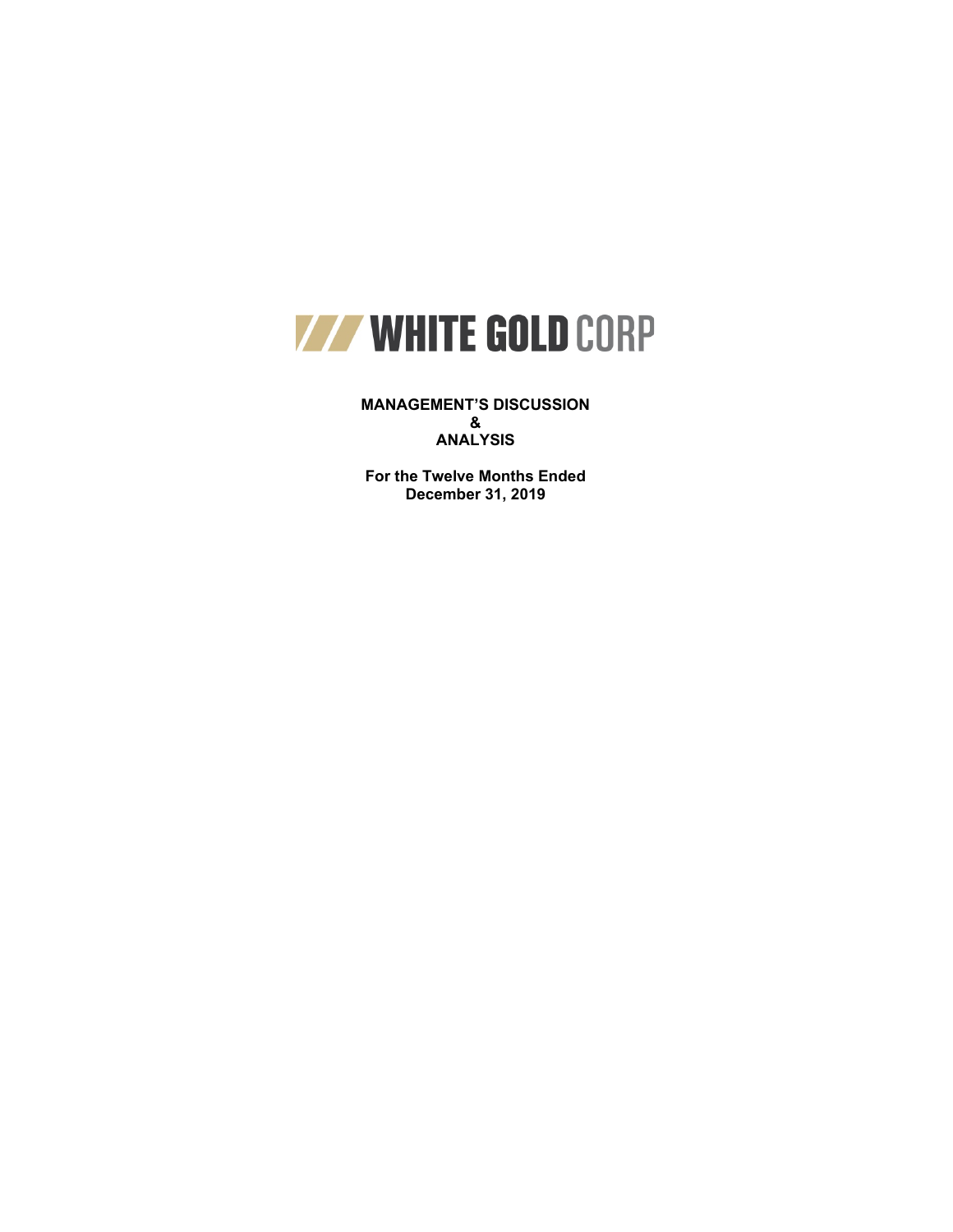The following Management's Discussion and Analysis ("MD&A") as of April 28, 2020 should be read in conjunction with White Gold Corp's (the "Company" or "White Gold") Audited Consolidated Annual Financial Statements for the fiscal year ended December 31, 2019 (together, the "Financial Statements") and accompanying notes thereto which have been prepared in accordance with International Financial Reporting Standards ("IFRS"). All figures are in Canadian dollars. Additional information relating to the Company is available on SEDAR a[t www.sedar.com.](http://www.sedar.com/)

Management is responsible for the preparation and integrity of the Consolidated Financial Statements, including the maintenance of appropriate information systems, procedures and internal controls. Management also ensures that information used internally or disclosed externally, including the Consolidated Financial Statements and MD&A, is complete and reliable.

The Company's board of directors (the "Board") follows recommended corporate governance guidelines for public companies to ensure transparency and accountability to shareholders. The Board's audit committee meets with management quarterly to review the Consolidated Financial Statements including the MD&A and to discuss other financial, operating and internal control matters.

## **Forward-Looking Statements**

Certain statements contained in the following MD&A and elsewhere constitute forward-looking statements. Such forward-looking statements involve a number of known and unknown risks, uncertainties and other factors that may cause the actual results, performance or achievements of the Company to be materially different from any future results, performance or achievements expressed or implied by such forward-looking statements. Often, but not always, forward-looking statements can be identified by the use of words such as "plans", "expects", "budgeted", "scheduled", "estimates", "continues", "forecasts", "projects", "predicts", "intends", "anticipates" or "believes", or variations of, or the negatives of, such words and phrases, or statements that certain actions, events or results "may", "could", "would", "should", "might" or "will" be taken, occur or be achieved. The forward-looking statements in this MD&A speak only as of the date of this MD&A or as of the date specified in such statements. Readers are cautioned not to place undue reliance on these forward-looking statements, which speak only as of the date the statements were made, and readers are advised to consider such forward-looking statements in light of the risks set forth in the Company's filings and herein. Additional information regarding the Company, including copies of the Company's continuous disclosure materials is available through the SEDAR [\(www.sedar.com\)](http://www.sedar.com/).

The table below sets forth the significant forward-looking information included in this MD&A.

| <b>Forward-Looking Information</b>   | <b>Key Assumptions</b>            | <b>Most Relevant Risk Factors</b> |
|--------------------------------------|-----------------------------------|-----------------------------------|
| The Company's working capital as     | The operating and exploration     | Unforeseen costs to the           |
| at December 31, 2019 is              | activities of the Company for the | Company will arise; any           |
| anticipated to be adequate for it to | twelve-month period ending        | particular operating cost         |
| continue operations for the next 12  | December 31, 2020, and the costs  | increase or decrease from the     |
| month period ending December         | associated therewith, will be     | date of the estimation; changes   |
| 31, 2020                             | consistent with the Company's     | in operating and exploration      |
|                                      | current expectations; and equity  | activities; changes in economic   |
|                                      | markets, exchange and interest    | conditions; timing of             |
|                                      | rates and other applicable        | expenditures                      |
|                                      | economic conditions will be       |                                   |
|                                      | favourable to the Company.        |                                   |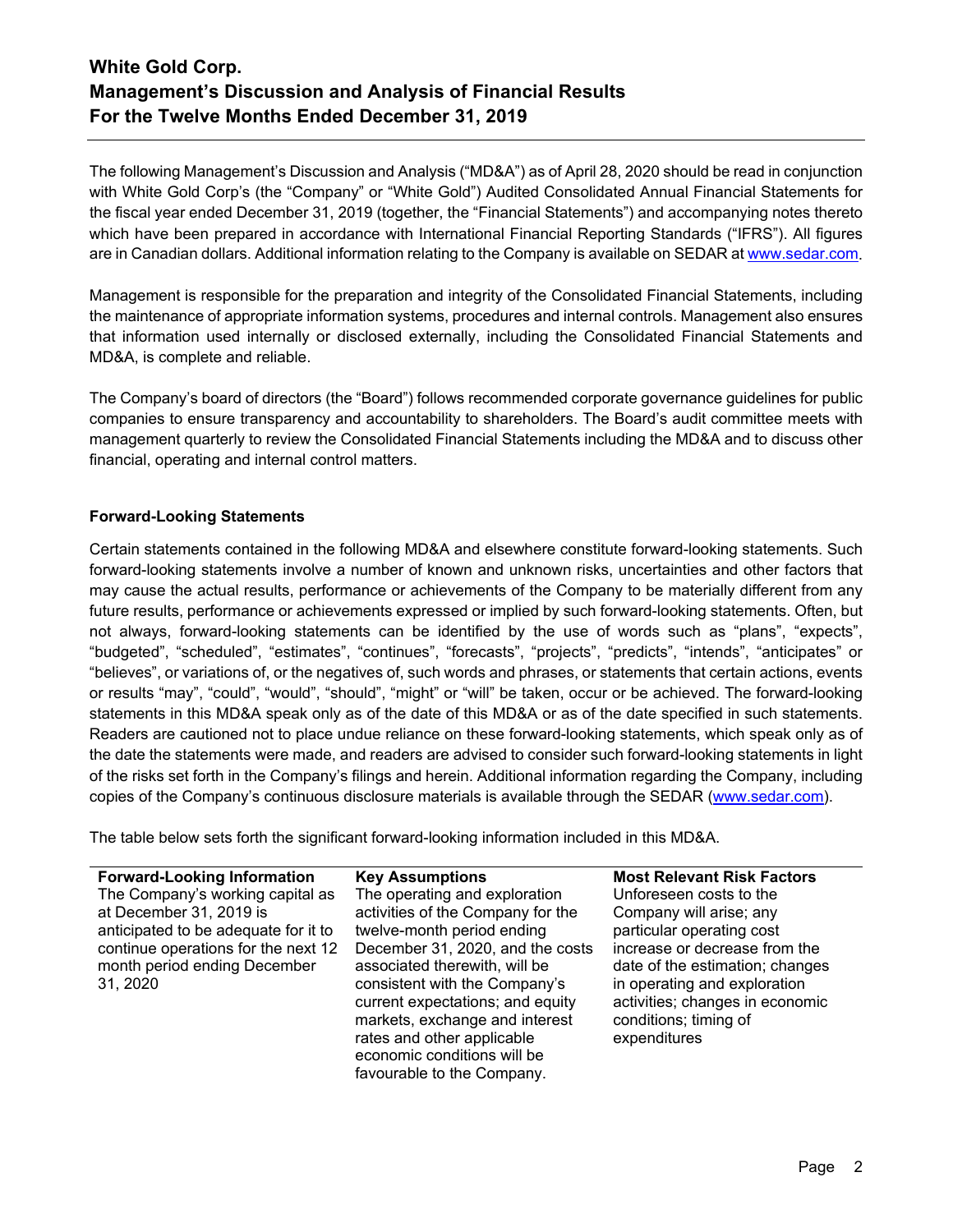The Company's properties may contain economic deposits of minerals

The actual results of the Company's exploration and development activities will be favourable; operating, exploration and development costs will not exceed the Company's expectations; all requisite regulatory and governmental approvals for exploration projects and other operations will be received on a timely basis upon terms acceptable to the Company, and applicable political and economic conditions are favourable to the Company; the price of applicable commodities and applicable interest and exchange rates will be favourable to the Company; no title disputes exist or will arise with respect to the Company's properties; and the Company has or will obtain adequate property rights to support its exploration and development activities.

The Company will carry out its exploration activities as planned; the actual results of the Company's exploration and development activities will be favourable

Timing and payments of any royalties payable (including advance royalty payments) on the properties of the Company

Planned exploration activities, including, but not limited to, the 2020 Exploration Program

> That royalty payments will be made when due

Commodity price volatility; uncertainties involved in interpreting geological data and confirming title to acquired properties; inability to secure necessary property rights; the possibility that future exploration results will not be consistent with the Company's expectations; increases in costs; environmental compliance and changes in environmental and other applicable legislation and regulation; interest rate and exchange rate fluctuations; changes in economic and political conditions

The Company may need to modify plans for exploration activities depending on results, costs, permitting and timing of such activities, including any disruption to planned exploration and operational activities caused by COVID-19; the possibility that future exploration results will not be consistent with the Company's expectations

That royalty payments will not be made when due

Accordingly, readers should not place undue reliance on forward-looking statements. The Company does not undertake to update any forward-looking statements, except in accordance with applicable securities laws.

Inherent in forward-looking statements are risks, uncertainties and other factors beyond the Company's ability to predict or control. Please also make reference to those risk factors identified or otherwise indirectly referenced in the "Risks and Uncertainties" section below. Readers are cautioned that the above chart does not contain an exhaustive list of the factors or assumptions that may affect the forward-looking statements contained in this MD&A, and that the assumptions underlying such statements may prove to be incorrect. Actual results and developments are likely to differ, and may differ materially, from those expressed or implied by the forward-looking statements contained in this MD&A.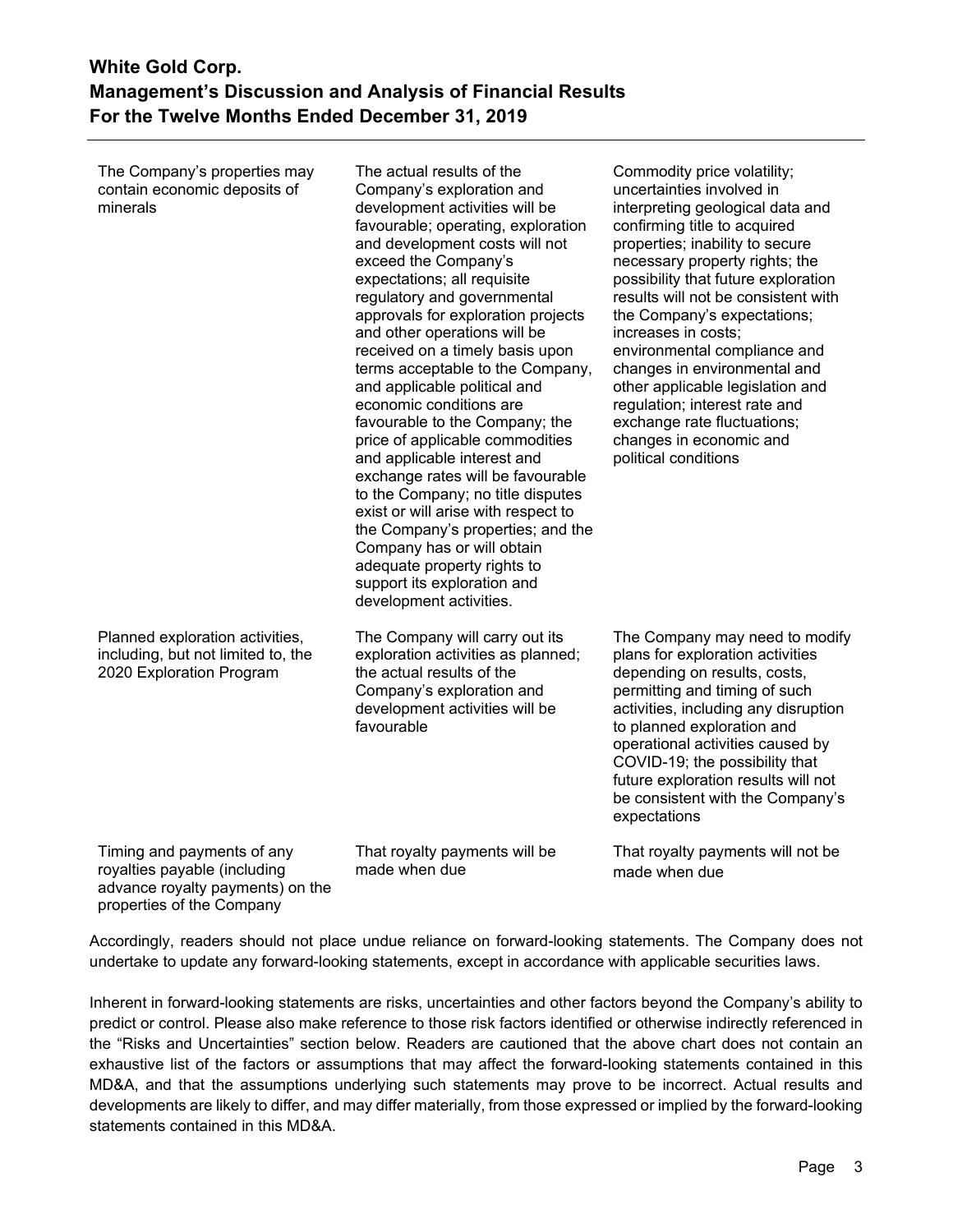Forward-looking statements involve known and unknown risks, uncertainties and other factors that may cause the Company's actual results, performance or achievements to be materially different from any of its future results, performance or achievements expressed or implied by forward-looking statements. All forward-looking statements herein are qualified by this cautionary note. Accordingly, readers should not place undue reliance on forwardlooking statements. The Company undertakes no obligation to update publicly or otherwise revise any forwardlooking statements whether as a result of new information or future events or otherwise, except as may be required by law. If the Company does update one or more forward-looking statements, no inference should be drawn that it will make additional updates with respect to those or other forward-looking statements, unless required by law.

## **History of Business**

The Company was incorporated on March 26, 1987 under the provisions of the Company Act of British Columbia and was transitioned to the *Business Corporations Act (British Columbia)* on September 30, 2005. The Company changed its name to "G4G Capital Corp." on January 23, 2015. The Company is classified as a 'Junior Natural Resource-Mining' company.

The Company then changed its name to "White Gold Corp." on December 19, 2016 and in connection with its rebranding, the Company registered to continue its corporate existence in the Province of Ontario.

The Company's head office is located at 82 Richmond Street East, Toronto, Ontario, Canada and the common shares of the Company (the "Common Shares") are listed on the TSX Venture Exchange (the "TSXV") under the symbol "WGO".

## **Company Overview**

White Gold is in the business of acquiring and exploring mineral properties. The Company owns a portfolio of 21,159 quartz claims across 33 properties covering approximately 423,180 hectares representing approximately 40% of the Yukon's White Gold District in Canada (the "White Gold District"). The properties range from grass roots to more advanced stage exploration projects, including the Golden Saddle and Arc deposits, purchased from Kinross Gold Corporation ("Kinross") in 2017. Certain portions of the claim packages are bordered by gold discoveries owned by Newmont Corporation ("Newmont") and Western Copper and Gold Corporation. The Company is in the process of conducting exploration activities on its properties.

In 2017, the Company conducted exploration work on the newly acquired White Gold property (the White Gold Property) with the goal of validating historic drilling and working towards calculating an updated mineral resource estimate. Exploration work was also performed on various other properties which are included in its regional package. Numerous new anomalies and prospects were identified through the soil sampling, GT Probe, IP-Resistivity, and DIGHEM surveys that warrant follow-up work in subsequent exploration campaigns. Rotary air blast (RAB) drill results on these regional properties also validated earlier stage exploration work, warranting further follow-up exploration.

The current Mineral Resource Estimate for the Golden Saddle and Arc deposits includes an Indicated Resource of 1,039,600 gold ounces within 14,330,000 tonnes at 2.26 g/t gold and an Inferred Resource of 508,700 gold ounces within 10,696,000 tonnes at 1.48 g/t gold.

In 2019, the Company continued to conduct exploration with the goal to expand its flagship Golden Saddle and Arc resources located on the White Gold property, as well as test several regional targets on its extensive land package.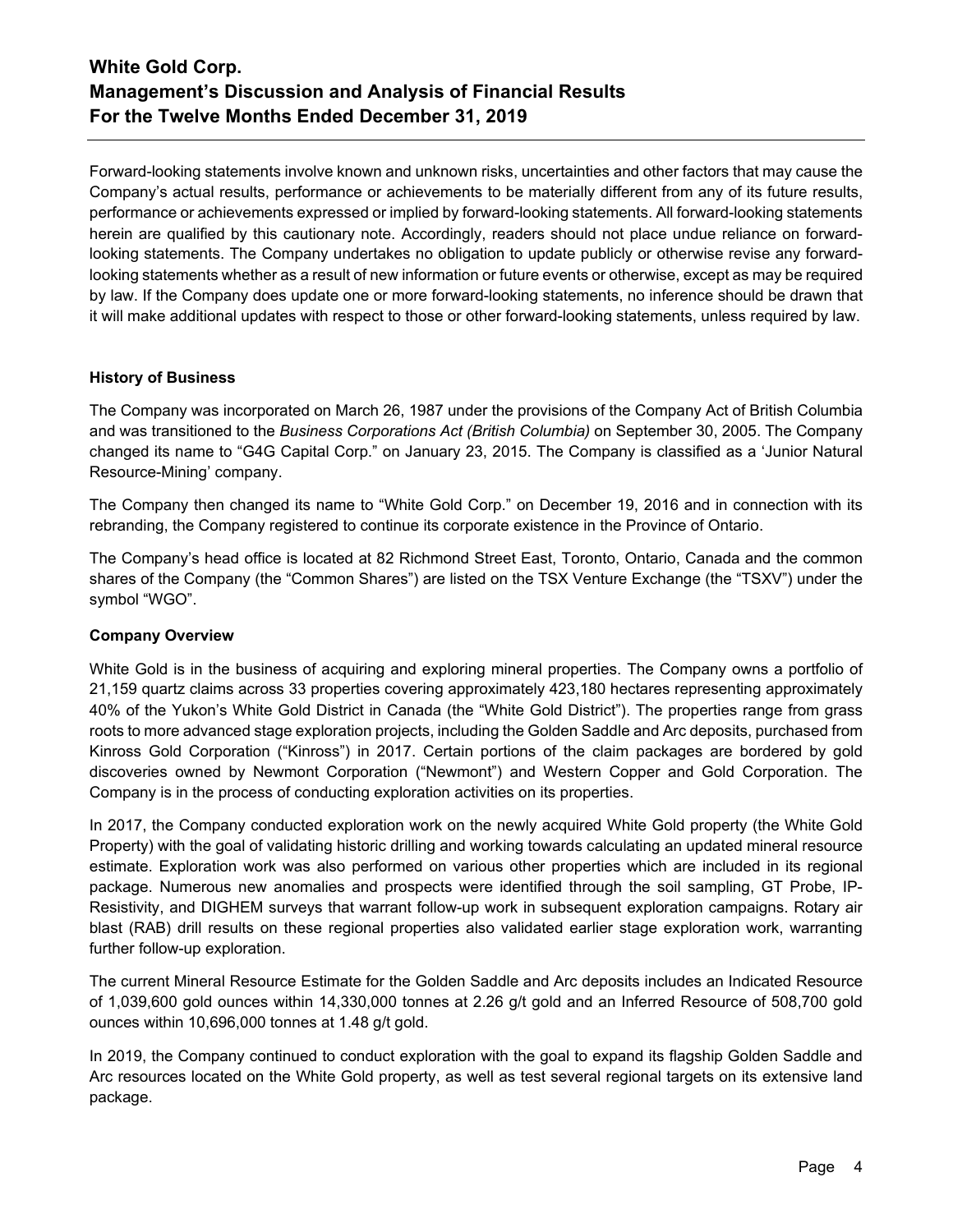Significant results this past year include several new high-grade gold discoveries including the Titan and Vertigo targets. Additional highlights include the Ryan's Surprise and Golden Saddle West discoveries which are proximal to the Golden Saddle and Arc deposits, as well as numerous regional targets on the White (Ulli's Ridge, Mackinnon, others) and JP Ross (Stage Fright, Frenzy, Sabotage, others) properties.

## **Company Update**

On October 27, 2016 (the "Effective Date"), the Company entered into an agreement pursuant to which it was granted the option (the "Option") to purchase 21 properties comprising approximately 12,301 quartz claims (the "Claims") located in the White Gold District from Shawn Ryan and Wildwood Exploration Inc. ("Wildwood"). Wildwood is a corporation wholly owned by Mr. Ryan, who is a director and officer of the Company. The Claims, covering approximately 249,000 hectares, are grouped in six project areas covering various prospective geological terrain in the White Gold District. The Claims represent all of Mr. Ryan's precious metal interests located in the White Gold District that are not in a current joint venture with third parties.

On December 22, 2016, the Company - exercised the Option by paying the following consideration to the vendors:

- (i) Share consideration of 7,000,000 Common Shares issuable to Mr. Ryan in two installments, 1,000,000 of which were issued within two business days of the Effective Date, and 6,000,000 of which were issued within 18 months of the Effective Date;
- (ii) Cash consideration of \$3.5 million; and
- (iii) Reimbursement of the vendors' staking expenses of up to \$40,000.

In connection with the Option, the Claims are subject to net smelter royalties aggregating 2%, which will also be payable on each quartz claim staked by the Company in an area of interest around the Claims during the five year period following the Effective Date, of which 1% is payable to Mr. Ryan and Wildwood, and 1% is payable to CapitalOne Asset Management Limited (an entity wholly-owned by a shareholder who owns approximately 19.6% of the Company on a partially diluted basis) as compensation for services rendered in connection with negotiating the terms of the Option.

On October 28, 2016, in connection with the Option, the Company also completed a non-brokered private placement for gross proceeds of \$3 million through the issuance of 15,000,000 units ("Units") (8,500,000 of which were "flow-through" Units and 6,500,000 of which were non-"flow through" Units) at a price of \$0.20 per Unit. Each Unit consists of one Common Share and one Common Share purchase warrant, with each such warrant entitling the holder to acquire one additional Common Share at an exercise price of \$0.27 for a period of three year from the Effective Date.

On December 13, 2016, the Company closed a strategic investment by Agnico Eagle Mines Ltd. ("Agnico Eagle") pursuant to which Agnico Eagle purchased 12.1 million Common Shares (representing 19.93% of the total number of issued and outstanding Common Shares at such time) at a price of \$1.20 per Common Share, for gross proceeds of \$14.52-million (the "Agnico Investment"). Concurrently with the Agnico Eagle Investment, the Company also closed an offering of an additional 2.9 million Common Shares at a price of \$1.20 per Common Share on a private placement basis for additional aggregate gross proceeds of \$3,480,000. The Company also issued 605,000 agent warrants, each exercisable for one common share at an exercise price of \$1.20 for a period of two years.

On March 21, 2017, the Company closed a brokered private placement of 5,555,500 Common Shares, issued on a "flow-through" basis, at a price of \$1.80 per Common Share, for aggregate gross proceeds of approximately \$9,999,900 (the "2017 Flow-Through Private Placement"). In connection with the 2017 Flow-Through Private Placement, Agnico Eagle maintained its approximate 19.93% interest in the Company. The Company also issued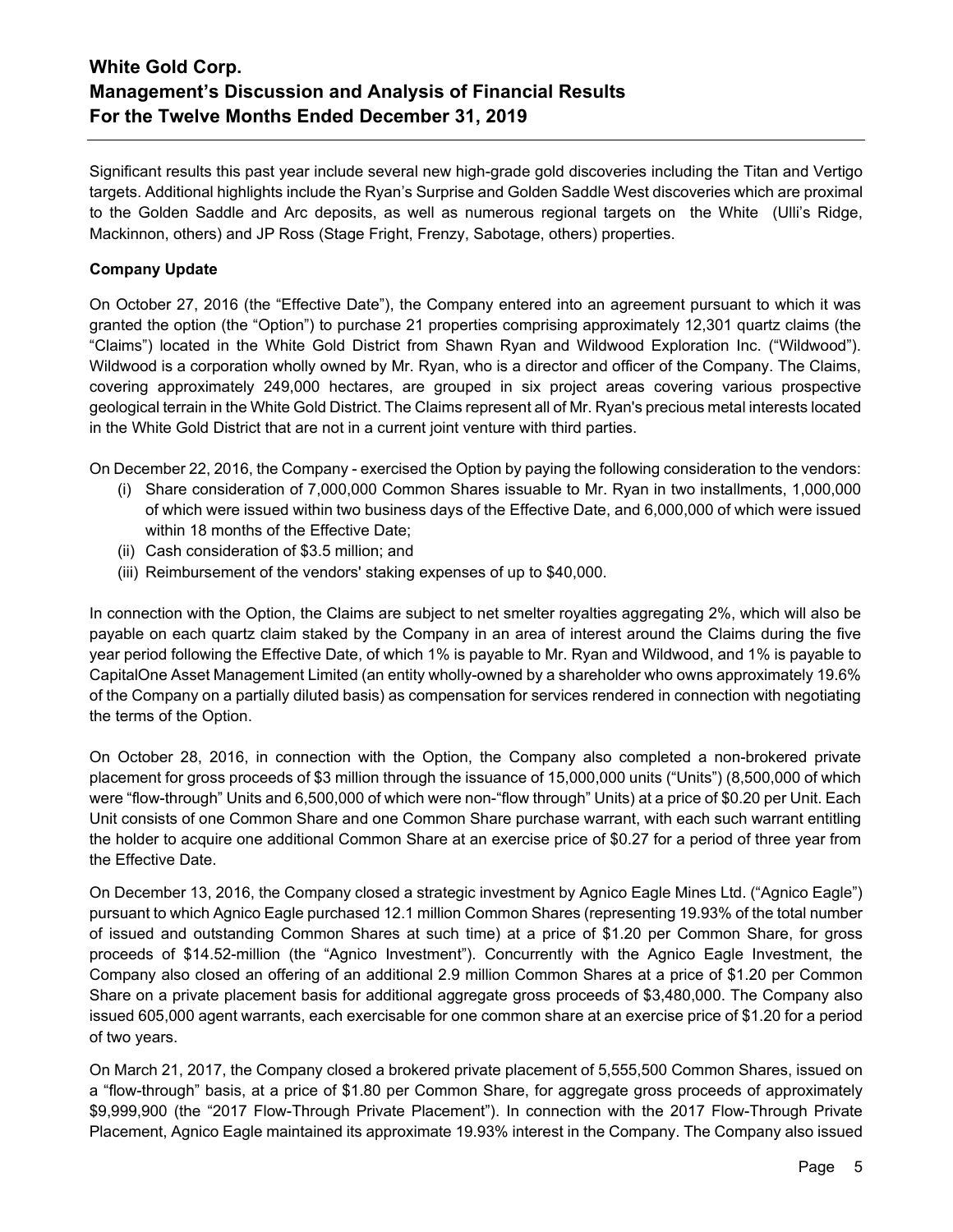305,552 agent warrants with an exercise price of \$1.70 per Common Share for a period of two years with fair value of \$325,506.

During the month of April 2017, an additional 606 new claims were staked over six of the Company's properties. The staking includes expansion of existing claim blocks in three areas (IND, Rice and Pilot) and staking of three new properties (Bell, Carlisle and BGC) based on interpretation of regional geochemical and geophysical data sets.

In May 2017, the Company commenced the 2017 exploration program (the "2017 Exploration Program") on its portfolio of projects in the White Gold District. The focus of the 2017 Exploration Program was to drill test new and previously defined high priority gold-in-soil trends and to further define and advance its other targets to drill ready status.

In May 18, 2017, the Company entered into a binding purchase agreement with Kinross pursuant to which the Company agreed to acquire the entities holding 100% of Kinross' properties in the White Gold District (the "Former Kinross Properties"), consisting of the White Gold Property, Black Fox, JP Ross, Yellow, and Battle properties (the "Acquisition"). The Former Kinross Properties are made up of 4,280 mineral claims encompassing approximately 86,000 hectares.

On June 14, 2017, the Company completed the Acquisition. Total consideration paid to Kinross consisted of:

- (i) the issuance of 17.5 million Common Shares;
- (ii) an upfront cash payment of \$10 million; and
- (iii) an obligation to pay up to \$15 million in future milestone payments related to the advancement specifically of the White Gold Property, payable as follows:
	- a. \$5 million upon announcement of a preliminary economic assessment;
	- b. \$5 million upon announcement of a feasibility study; and
	- c. \$5 million upon announcement of a positive construction decision.

In connection with the Acquisition, the Company completed a non-brokered private placement with Agnico Eagle (the "Agnico Financing"), pursuant to which Agnico Eagle, in order to maintain its pro rata ownership interest in the Company, subscribed for 4,356,000 Common Shares at a price of \$2.01 per Common Share, for gross proceeds to the Company of \$8,755,560. The net proceeds from the Agnico Financing were used to finance a portion of the \$10-million cash payment for the Acquisition.

Following the completion of the Acquisition and the Agnico Financing, Agnico Eagle and Kinross each own approximately 19.9% of the issued and outstanding Common Shares.

On September 29, 2017, the Company filed a technical report entitled "Independent Technical Report for the White Gold Project, Dawson Range, Yukon, Canada" (the "**2017 White Gold Technical Report**"), dated effective September 15, 2017, prepared for the Company by Arseneau Consulting Services Inc., which summarizes the historic exploration work conducted on the White Gold Property by previous owners and operators. A copy of the 2017 White Gold Technical Report is available on SEDAR at [www.sedar.com.](http://www.sedar.com/)

On April 19, 2018, the Company filed an updated technical report entitled "Independent Technical Report for the White Gold Project, Dawson Range, Yukon, Canada" (the "**2018 White Gold Technical Report**"), dated effective March 5, 2018, prepared for the Company by Arseneau Consulting Services Inc., which includes the Company's first mineral resource estimate for the White Gold Property, which includes the Golden Saddle deposit and the Arc deposit. A copy of the 2018 White Gold Technical Report is available on SEDAR at [www.sedar.com.](http://www.sedar.com/)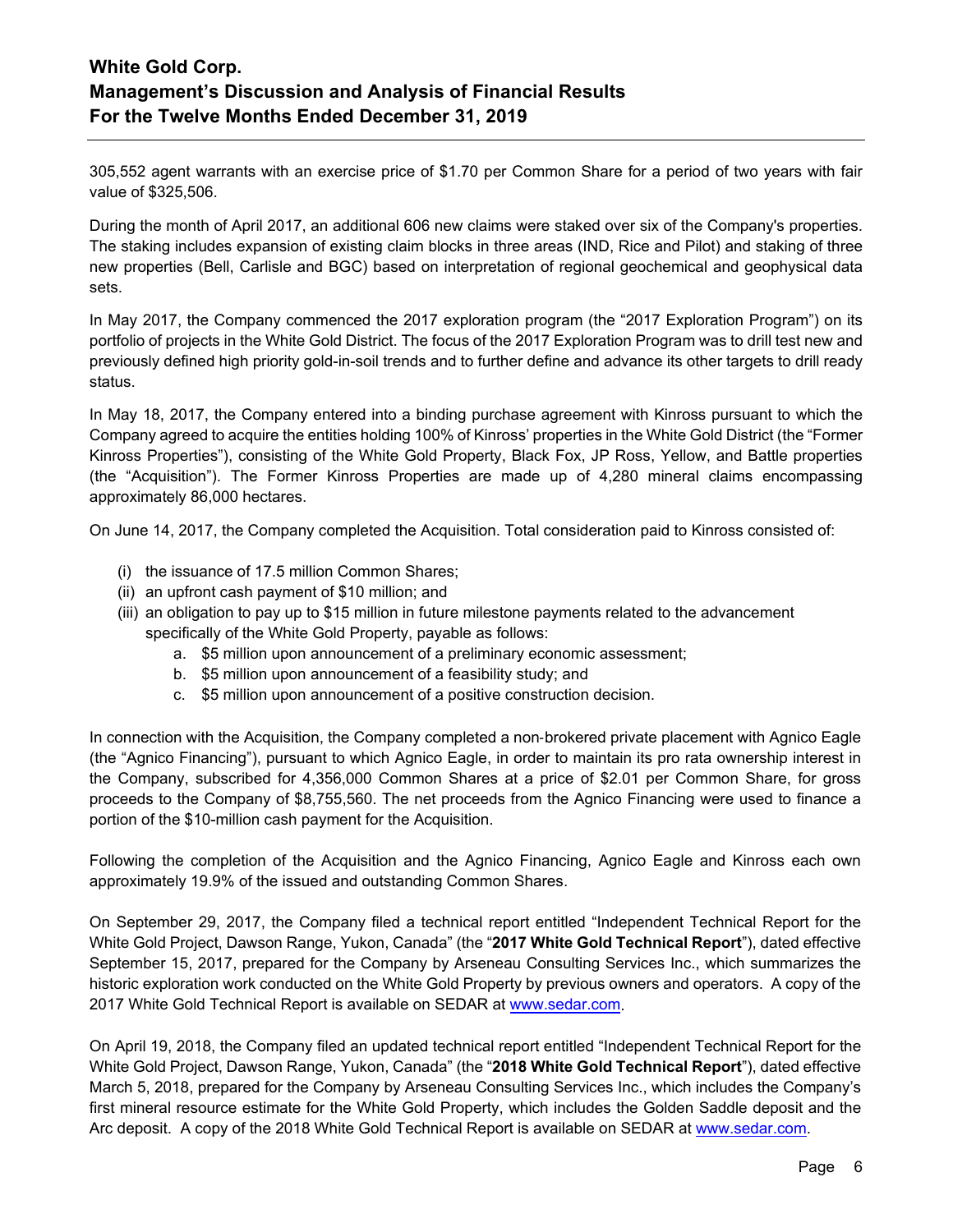On July 5, 2018, the Company completed a brokered private placement of 10,526,720 Common Shares issued on a flow-through basis, at a price of \$0.95 per share, for aggregate gross proceeds of approximately \$10,000,000. In connection with the 2018 Flow-Through Private Placement, Agnico Eagle and Kinross maintained their approximate 19.9% interest in the Company respectively. The Company also issued 631,603 broker warrants in connection with the 2018 Flow-Through Private Placement.

On July 5, 2018, the Company granted 3,250,000 options to directors, officers, employees and consultants of the Company, each with an exercise price of \$0.95 per Common Share.

On October 15, 2018, the Company completed an acquisition from Independence Gold Corp. ("IGO") of the Flow, Work Creek and Henderson property claims for \$35,000 cash and 160,000 common shares of the Company.

On November 8, 2018, the Company completed a public offering consisting of the sale of 5,000,000 flow-through Common Shares issued at a price of \$2.00 per share for aggregate gross proceeds of approximately \$10,000,000, and a concurrent private placement consisting of the sale of 3,333,332 Common Shares at a price of \$1.50 per Common Share for aggregate gross proceeds of approximately \$5,000,000. In connection with their participation in the concurrent private placement, Agnico Eagle and Kinross maintained their approximate 19.6% interest in the Company, respectively. The Company also issued 300,000 broker warrants in connection with the public offering, with each broker warrant exercisable at a price of \$2.00 per Common Share.

On March 1, 2019, the Company acquired the QV Gold Project, comprised of 16,335 hectares (40,000 acres) in the Yukon's White Gold District from Comstock Metals Ltd. ("Comstock"), in consideration for payment of \$375,000 cash, and the issuance of 1,500,000 common shares of the Company and 375,000 share purchase warrants to Comstock Metals. Each Warrant is exercisable into one additional common share of the Company for a period of three years at an exercise price of \$1.50. The property is subject to a 2.0% underlying net smelter return royalty (NSR), of which 1.0% may be purchased for \$2,500,000. Annual cash advance payments of \$25,000, deductible against the royalty, are payable until commencement of commercial production.

On July 15, 2019, the Company filed an updated technical report entitled "Independent Technical Report for the White Gold Project, Dawson Range, Yukon, Canada" (the "**2019 White Gold Technical Report**"), dated effective June 10, 2019, prepared for the Company by Arseneau Consulting Services Inc. The 2019 White Gold Technical Report includes the Company's updated Mineral Resource Estimate for the White Gold Property, which includes the Golden Saddle and Arc deposits and is available on SEDAR at [www.sedar.com.](http://www.sedar.com/)

## **Exploration and Evaluation Assets**

## **White Gold District Portfolio (Yukon, Canada)**

The following is a description of the Company's more significant claim areas, properties and/or targets in the White Gold District organized by area.

All assessment reports referenced below are publicly available through the Government of the Yukon - Department of Energy, Mines and Resources.

## White Gold Property

The White Gold Property is located 95km south of Dawson City, Yukon. The property's 1,792 claims totaling 34,905 hectares are 100% owned by the Company. The property has an airstrip, barge access, and a fully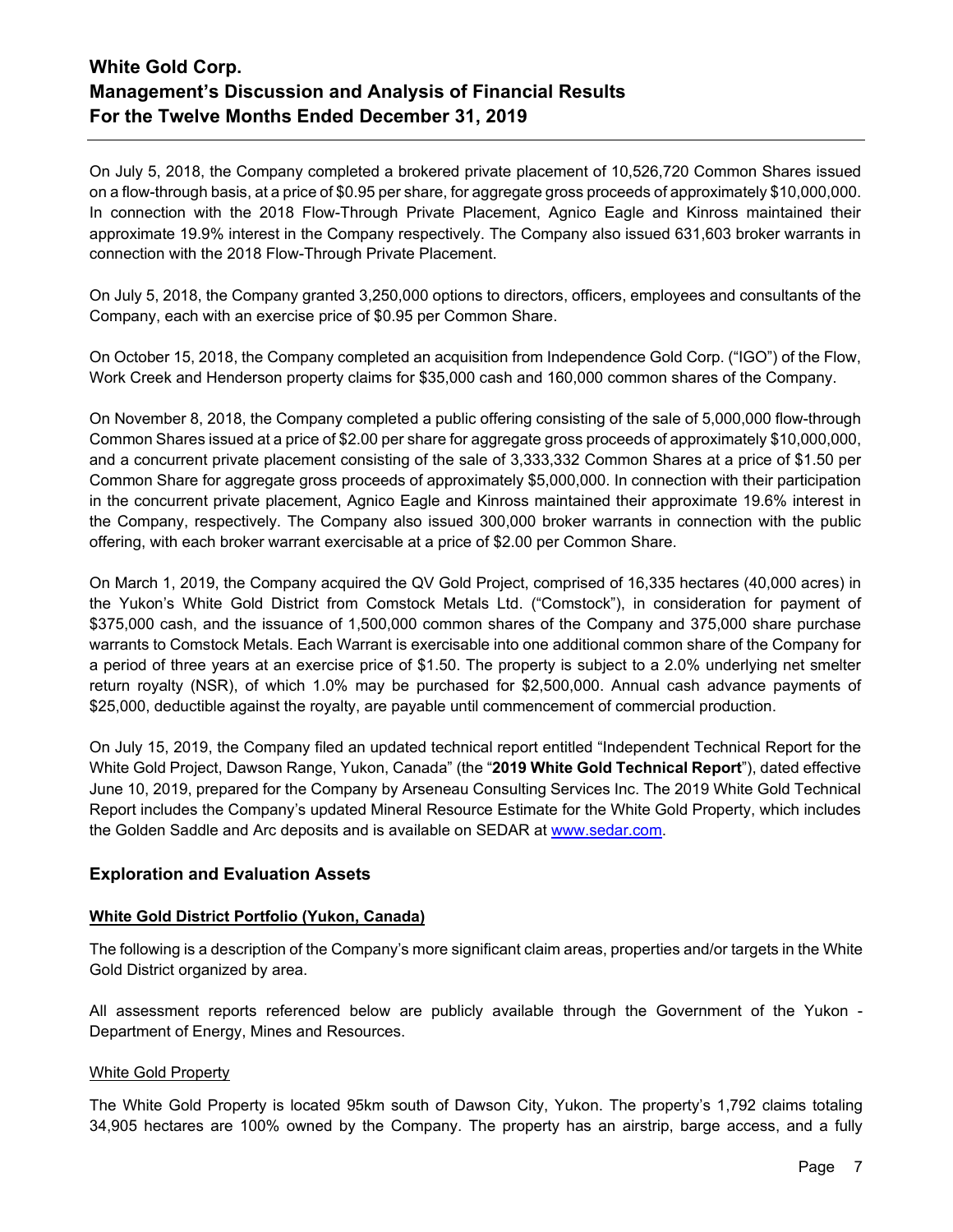operational 100-person camp. The property has two deposits with mineral resource estimates, the Golden Saddle and Arc deposits.

## *Golden Saddle and Arc Deposits*

The Golden Saddle deposit consists of northeast trending, moderately north dipping, zones of structurally controlled gold mineralization associated with disseminated to fracture controlled pyrite, quartz flooded breccias, and stockwork quartz veins with strong quartz-sericite-illite-ankerite alteration. The mineralized zone(s) come to surface and have been traced for approximately 500m along strike, to over 400m depth, and is open in multiple directions. Mineralization on all zones is open along strike, down dip and down plunge with grades increasing at depth.

The Arc deposit consists of shallowly northerly dipping lenses of mineralization developed in fracture zones in banded quartzites, where gold mineralization is associated with silicification and the addition of veinlets of arsenopyrite, pyrrhotite, and graphite, with minor pyrite and sphalerite. The zones have been traced for up to 1300m along strike and 300m down dip.

The current Mineral Resource Estimate for the Golden Saddle and Arc deposits includes an Indicated Resource of 1,039,600 gold ounces within 14,330,000 tonnes at 2.26 g/t gold and an Inferred Resource of 508,700 gold ounces within 10,696,000 tonnes at 1.48 g/t gold.

In addition to the Golden Saddle and Arc deposits, numerous other target areas are known on the White Gold Property that the Company is conducting evaluation and systematic follow-up work on including drill testing. Two new discoveries, the GS West and Ryan's Surprise, were found through the Company's exploration efforts in 2018.

### *GS West*

The GS West was discovered in 2018 and is located approximately 750m west and on trend with the Golden Saddle deposit and contributed an estimated 62,500 gold ounces within 1,339,000 tonnes at 1.45 g/t Au, per the Company's 2019 mineral resource update. The initial 2019 drilling on the GS West was designed to step-out in all directions and evaluate the geometry of the GS West zone beyond the limits of the current resource estimate. The discovery highlights the potential for additional, new surface zones of mineralization adjacent to the Golden Saddle.

Mineralization at the GS West zone is hosted within a strongly sheared felsic orthogneiss unit with abundant coarse-grained potassium feldspar augens. The mineralization is similar to Golden Saddle and consists of disseminated to fracture controlled pyrite associated with moderate to strong sericite-clay alteration. Based on the drilling conducted to date, the mineralization appears to be strongest near contacts of the orthogneiss with overlying mafic gneiss/schist units (amphibolite) and/or a lower meta-sedimentary package of banded biotite quartz gneiss. The felsic orthogneiss unit adjacent to these contacts is commonly pervasively sericite altered with localized zones of brecciation and minor quartz veining and up to 5% pyrite mineralization.

Highlights in the GS West area include diamond drill hole WHTGS180D0184 which returned 1.92 g/t Au over 24.00m from 117.00m depth including 2.97 g/t Au over 10.00m from 118.00m. The zone occurs along the projection of the GS Main structure to the west and highlights the significant potential for additional zones of near surface mineralization in close proximity to the Golden Saddle deposit.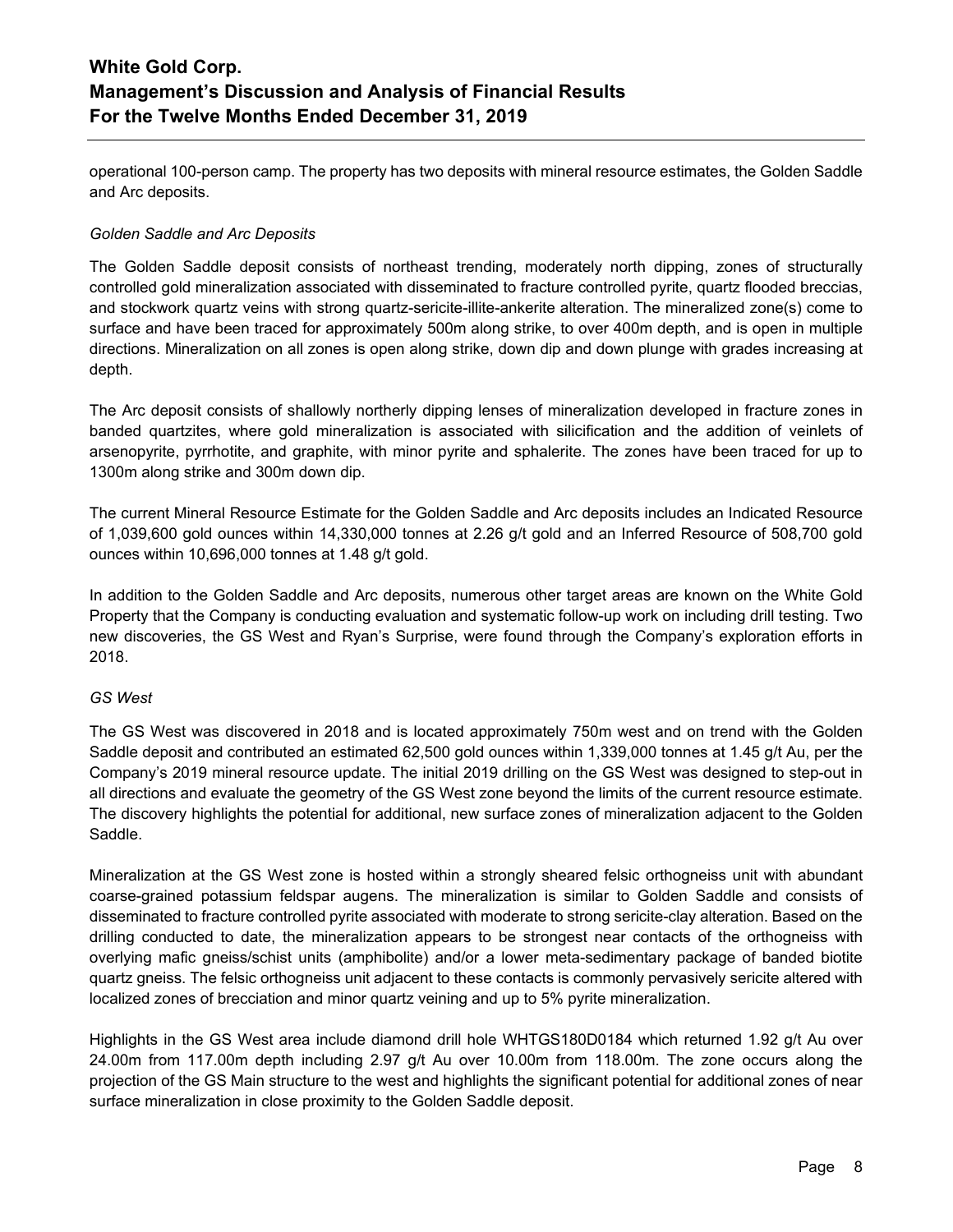Exploration activity on the GS West target continued in 2019, with several of the diamond drill holes intersecting Golden Saddle style alteration and mineralization, including WHTGS19D0200 which intersected 1.00 g/t Au over 25.85m from 14.15m depth, including 1.40 g/t Au over 12.00m from 28m depth.

As the drill holes cut the mineralization at different angles, they all have different true widths relative to the intersection length. In general, the true width is estimated to be 60% to 100% of the stated interval lengths.

## *Ryan's Surprise*

The Ryan's Surprise target is located approximately 2km west of the Golden Saddle deposit on the White Gold property and consists of gold-in-soil anomalies (trace up to 1576 ppb Au) associated with a distinct east-west striking structure which is identified in Lidar imagery, airborne DIGHEM geophysics, and induced polarization (IP) resistivity surveys. The area along trend from the Golden Saddle deposit to the Ryan's Surprise has historically been unexplored.

The newly discovered mineralized zone is associated with an east-west oriented, steeply south dipping, structure which remains open along strike and at depth and demonstrates the potential for a significant zone of gold mineralization.

Highlights of the 2019 diamond drilling includes hole WHTRS19D011 which returned 8.22 g/t Au over 1.0m from 33.0m depth, and hole WHTRS19D012 which returned 2.66 g/t Au over 11.00m from 93.00m depth, and 2.10 g/t Au over 31.78m from 142.22m depth, including 2.83 g/t Au over 11.50m from 162.50m depth. Due to highly differing intersection angles, there is insufficient information to determine true thickness on the Ryan's Surprise at this time.

## Sixty Mile Area

The Nolan property is a road accessible project located 50km west of Dawson City, Yukon. The property's 2,827 claims totaling 56,097 hectares are 100% owned by the Company. It is an underexplored area with historic placer gold production of over 0.5M oz, featuring mineralization associated with the Sixty Mile-Pika (SMP) fault system and Cretaceous intrusions. The Company believes that it holds the potential for structurally controlled Au-Ag, Au-Cu skarn, and Cu-Au+/-Mo porphyry style mineralization. Three prospective targets on the property are the Cali, Nine and Hart targets.

## *Cali Target*

The Cali Target is a 2,500m x 250m gold-in-soil anomaly associated with a northeast extension of the SMP fault. Gold-in-soil values range from trace up to 284.2 ppb Au and are coincident with strongly anomalous Ag, As, Bi, Cu, and Pb. Historic rock grab samples from the area range from trace up to 1.41 g/t Au and up to 0.55% Cu.

### *Nine Target*

The Nine target is an 850m x 500m gold-in-soil anomaly. Historic gold-in-soil values range from trace up to 525.7 ppb Au and are coincident with strongly anomalous Ag, Bi, Pb, and Te. Historic rock grab samples range from trace to 4.23 g/t Au.

## *Hart Target*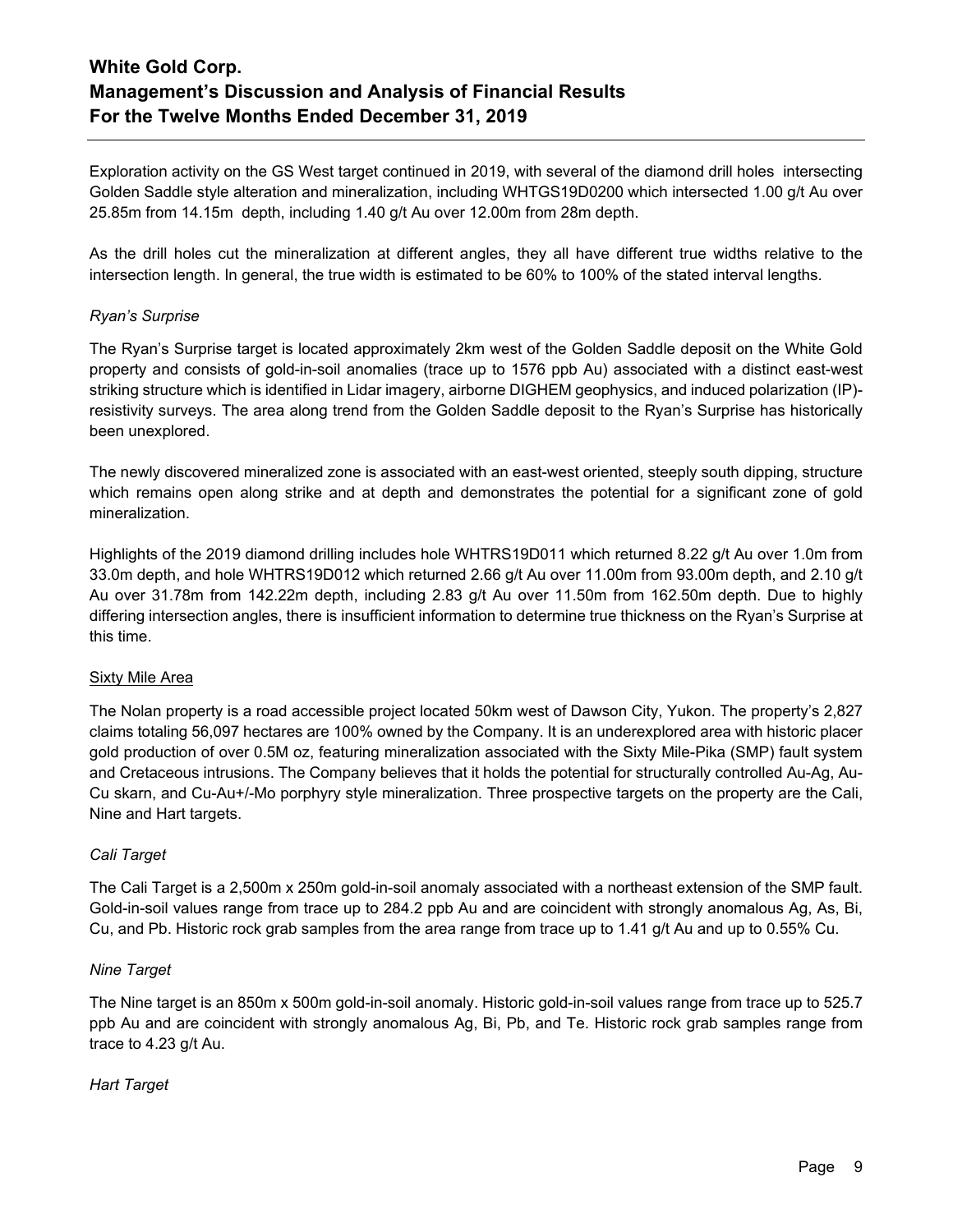Multiple Au and multi-element soil geochemistry anomalies occur over a 4.5km x 2.5km trend in the Hart Mountain area. Historic gold-in-soil values range from trace up to 645 ppb Au and are coincident with strongly anomalous Ag, Bi, and Te.

Historic exploration results for the Sixty Mile property are summarized in "Geological, geochemical and trenching assessment report of the Fifty Mile project, Sixty Mile area, Yukon Territory" dated March 3, 2015. (Yukon Assessment Report No. 096819).

Further information regarding the results discussed above are given in the Company's news release dated January 23, 2017.

## Klondike Area

The Klondike claim area is located 30km south of Dawson City, Yukon, in the historic Klondike goldfields with road access to all three claim blocks. The property's 636 claims totaling 12,794 hectares are 100% owned by the Company. The claims hold the potential for structurally controlled gold, high grade gold bearing quartz veins, and volcanogenic massive sulfide (VMS) style Au-Cu-Ag mineralization. Two prospective claim blocks on the property are the Hunker and IND blocks.

## *IND Property*

The IND block is a drill-ready target centered on an open-ended 2,000m x 500m gold-in-soil anomaly with historic values ranging from trace up to 1,273.7 ppb Au with strongly coincident As, Bi, and Mo. Mineralization in the area is associated with east-west oriented zones of stockwork quartz veining and fracturing with silicification and sericite alteration in a Permian granitic intrusive. Historic work on the IND block included 2,542 soil samples, airborne magnetic and radiometric surveys, 3,127m of trenching over 20 trenches, and 1,316.73m of diamond drilling in seven holes.

Historic exploration work on the IND property is summarized in Aldrin Resource Corp.'s ("Aldrin Resource") news releases dated July 6, 2009, Nov. 4, 2010, and Oct. 27, 2011. In 2016 Aldrin Resource changed its name to Power Metals Corp., and the news releases referenced above are available on SEDAR at [www.sedar.com](http://www.sedar.com/) filed under Power Metals Corp.

### *Hunker Property*

The Hunker block covers the headwaters for five of the richest placer creeks in the Klondike. Prior exploration on the southern portion of the claim is highlighted by a 1,600m x 1,600m gold-in-soil anomaly at the King Zone. The northern portion of the claim block has seen only minor exploration despite known historic gold and copper rich occurrences.

### Money Area

The Money area is a road accessible project located 70km southwest of Dawson City, Yukon. The area's 1,258 claims totaling 25,147 hectares are 100% owned by the Company. The claims border on numerous historic mineral occurrences and placer gold bearing creeks. Mineralization appears to be dominantly associated with E-W oriented faults and associated splays within a similar structural setting as the White Gold and Coffee deposits to the south. Additional potential exists for intrusion-related Au and/or Cu-Au porphyry style mineralization.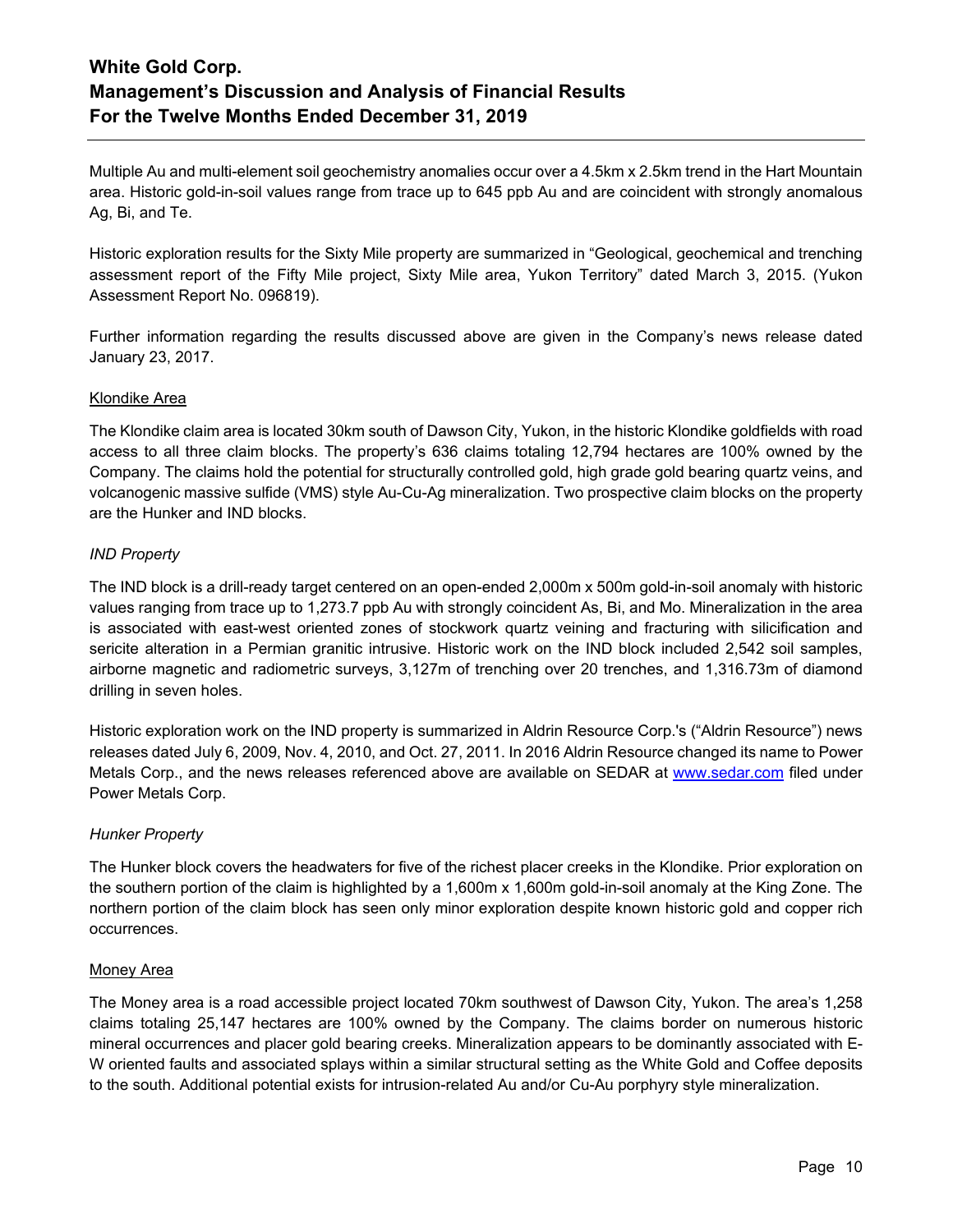## *Loonie Property*

The Lira target is a 500m gold-in-soil anomaly associated with an E-NE oriented shear zone. Mineralization consists of quartz-sericite altered felsic gneiss with brecciation, quartz veining, disseminated pyrite, and locally visible gold. Historic rock grab samples from the area assay from trace up to 110 g/t Au and historic trench results include mineralized zones from trace up to 13.3 g/t Au over 10m. Historic exploration work included 6,913 soil samples, ground magnetic and IP-resistivity surveys, drone aerial photography, trenching (1,925m over 17 trenches), and minor RAB drilling (612.65m in 8 holes).

The historic exploration work conducted on the Lira was by a private third party from 2011 to 2014 and was not previously publicly disclosed. Further information regarding the results discussed above are given in the Company's news release dated January 23, 2017.

## *Dime Property*

The Dime property consists of three large (up to 1,800m x 900m), easterly trending, gold-in-soil anomalies with anomalous As, Pb, and Sb. Historic gold-in-soil values range from trace up to 6.1 g/t Au and are associated with zones of silicification, brecciation, and quartz vein development along E-W structural corridors. Highlights from historic exploration include 1.01 g/t Au over 20m from trench 11-10 and 8.32 g/t Au over 1.45m from drill hole DDH 11-6.

Historic exploration results for the Dime property are summarized in the National Instrument 43-101 – Standards of Disclosure for Mineral Projects ("NI 43-101") technical report on the Dime project dated Feb. 9, 2012, prepared for Stina Resources Ltd. ("Stina") by Jean Pautler, P.Geo. In 2018 Stina changed its name to CellCube Energy Storage Systems Inc. and the technical report referenced above is available on SEDAR at [www.sedar.com](http://www.sedar.com/) filed under CellCube Energy Storage Systems Inc.

## White-Stewart Area

The White-Stewart area consists of 12 claim blocks over an 80km NW-SE trend. The area's 9,665 claims totaling 193,832 hectares are 100% owned by the Company. The property is accessible by road, airstrip, barge, and helicopter. The properties range from early stage (Pedlar, Hen, CLW, Brew) to advanced drill-ready targets (Black Hills, JP Ross). The majority of the claims lie along the proposed winter road from Newmont's Coffee project to Dawson City.

## *JP Ross Property*

The JP Ross property is located approximately 70km south of Dawson City, Yukon, and consists of 2,849 claims covering over 57,100 hectares containing numerous placer gold bearing creeks. Historic exploration performed on the property by Underworld Resources and Kinross includes geochemical surveys, trenching, airborne magnetic and radiometric surveys, and 8,592m of diamond drilling in 64 holes. Fourteen (14) target areas are currently known, and large portions of the property are underexplored (see Yukon assessment report Nos. 096204 and 096204 for more information). The JP Ross property also contains one of the Company's newest discoveries - the Vertigo target.

## *Vertigo Target*

The Vertigo target is a new, road accessible discovery on the JP Ross property associated with at least 6 mineralized structures over a 1,500m x 650m area, and consists of W-NW trending, steeply dipping zones of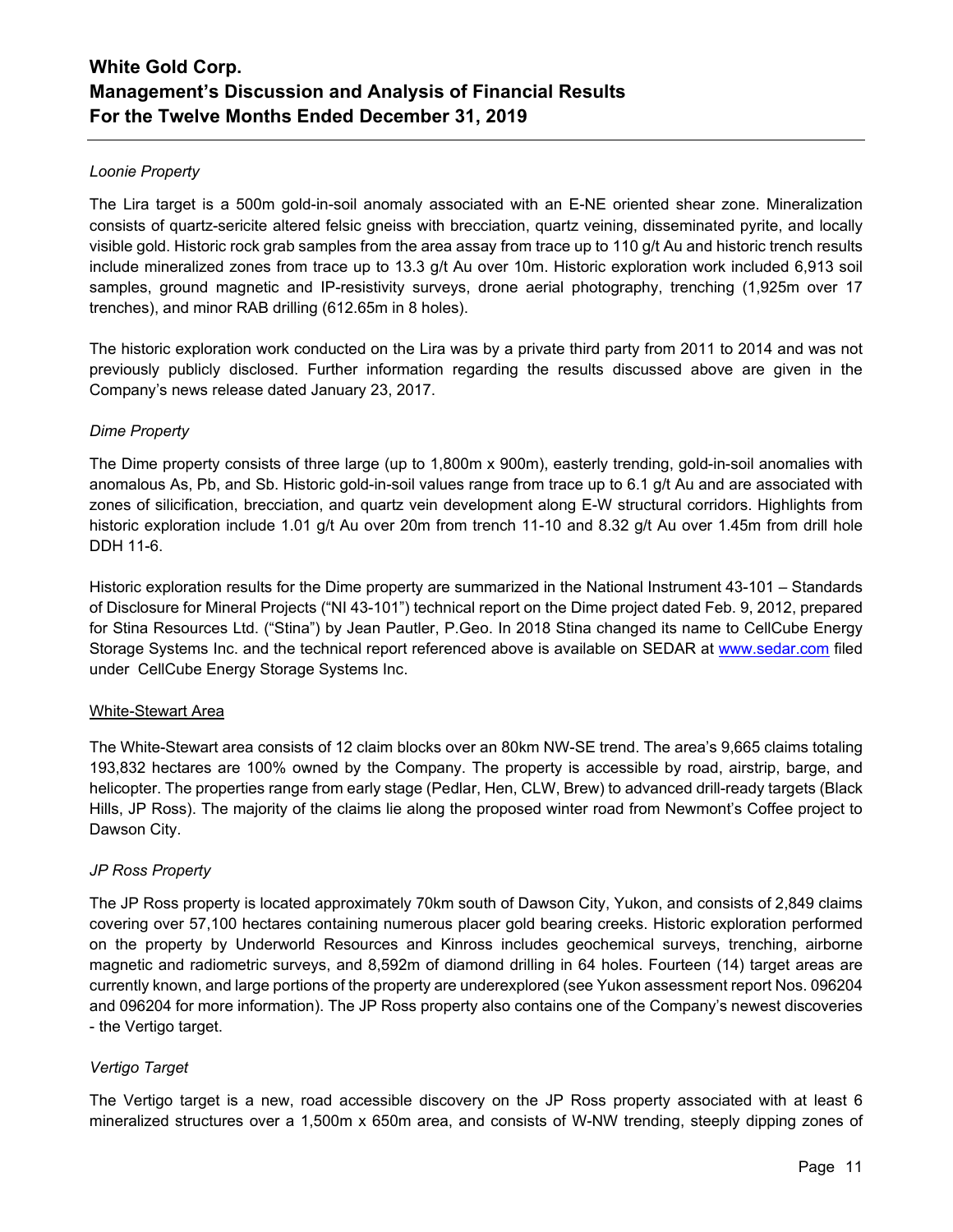quartz veining, brecciation, and fracture-controlled mineralization with disseminated to vein-controlled pyritearsenopyrite-galena and locally visible gold.

Gold mineralization at Vertigo is hosted within a series of high angle, south dipping structures associated with multiple phases of quartz-sericite-carbonate alteration with quartz veining and brecciation. Disseminated to semimassive arsenopyrite-galena-pyrite and locally, visible gold occurs within the mineralized zones and shows a strong correlation with Ag-Pb-Bi. Assay values range from trace up to 141 g/t Au. Select samples from the mineralized intervals containing visible gold were selected for metallic screen analysis, with results corresponding very closely with earlier fire assays completed with a gravimetric finish.

Drilling on the Vertigo target continued in 2019, with most Vertigo diamond drill holes intersecting gold mineralization. Six structures hosting gold mineralization were identified each displaying good continuity from surface to over 250m down-dip and remaining open in all directions.

Highlights from diamond drilling in 2019 include hole JPRVER19D0015 returning 0.42m of 141 g/t Au within a broader envelope of mineralization that averaged 11.64 g/t Au over 5.34m from 3.00m depth and 18.46 g/t Au over 2.48m from 92.00m depth. Hole JPRVER19D0005 returned 9.61 g/t Au over 4.15m from 20m depth, including 94.2 g/t Au over 0.32m from 21m depth. Hole JPRVER19D006 returned 6.89 g/t Au over 1.22m from 4.66 depth, and 20.15 g/t Au over 1.75m from 104.5m depth. There is insufficient information to estimate the true thickness of the Vertigo intercepts at this time.

## *Black Hills Property*

Black Hills is a large claim block (2,670 claims) covering significant placer gold bearing creeks and includes three drill-ready targets plus multiple untested gold-in-soil anomalies. Mineralization is associated with strong quartzsericite alteration, brecciation, and quartz vein development along regional scale fault zones. A large database from prior exploration activities on the property includes soil and rock sampling, geologic mapping, airborne magnetic and radiometric surveys, trenching, and diamond drilling.

## *Brew Property*

The Brew property consists of three, linear, gold-in-soil anomalies over a 4.5km trend with historic values ranging from trace up to 874 ppb Au and associated with strongly anomalous Mo. The structural and lithologic setting is similar to the adjacent White Gold Property. Only minor additional work is required to bring this target to a drillready stage. Historic exploration results on the Brew property are summarized in "Geochemical Report on the Brew Claims" dated January 17, 2012 (Yukon Assessment Report # 095994).

## QV Property

The QV property, which consists of 822 claims, was acquired from Comstock in early 2019. The property hosts the VG deposit which consists of a series of shallowly northerly dipping lenses of gold bearing mineralization that are almost identical in structural, alteration and mineralogical characteristics to the Golden Saddle deposit on the Company's White Property. The mineralized zone(s) come to surface and have been traced for approximately 450m along strike, to over 500m depth, and remain open in multiple directions. In addition to the VG deposit, other target areas are known on the VG Property that the Company believes warrant further exploration.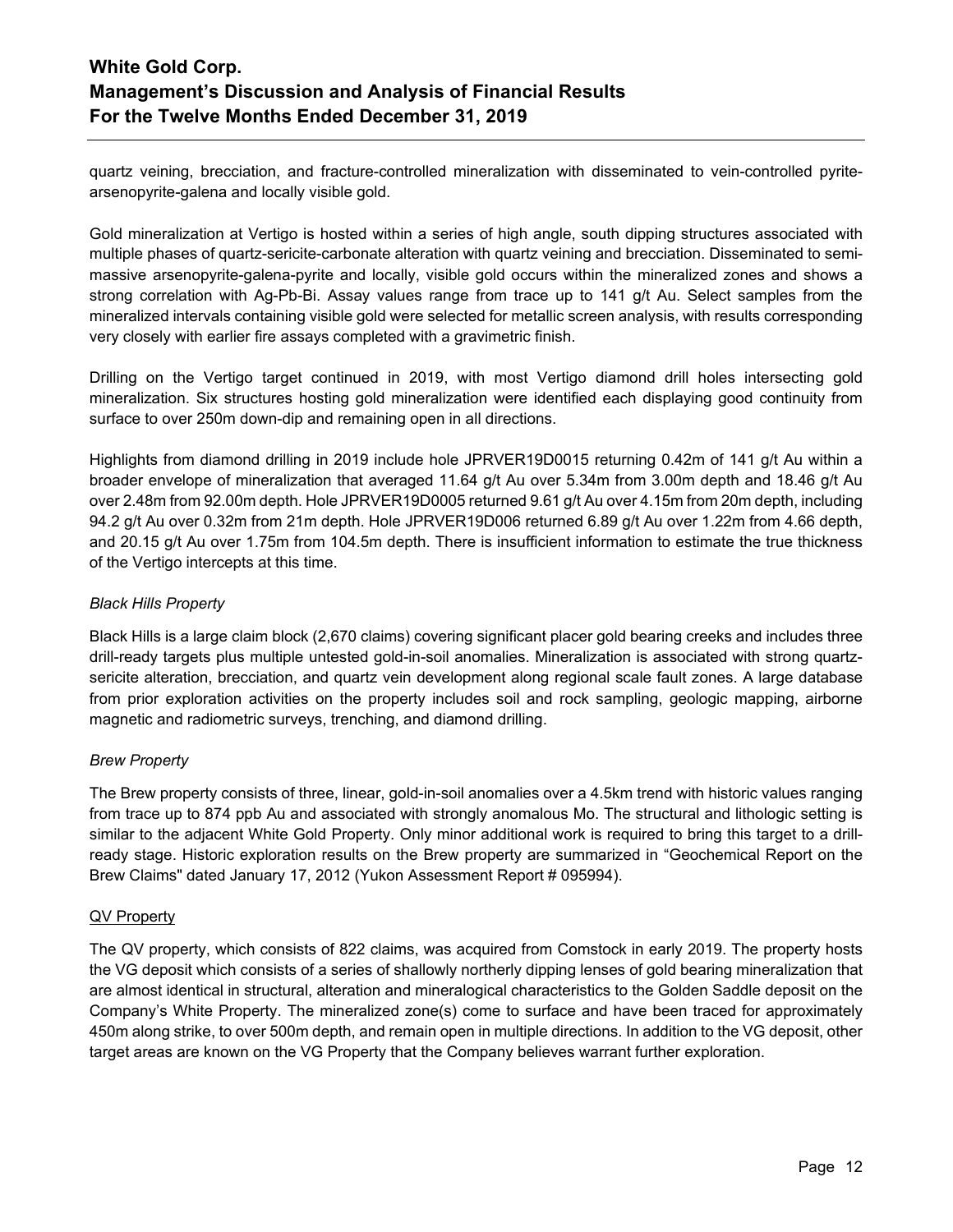There is a historic Mineral Resource Estimate for the VG deposit that includes an Inferred Resource of 230,000 ounces contained within 4,390,000 tonnes grading 1.65 g/t Au. There are no indicated Mineral Resources at the VG deposit.

Historic exploration results for the QV property are summarized in the National Instrument 43-101 – Standards of Disclosure for Mineral Projects ("NI 43-101") technical report on the QV Project with an effective date of June 30, 2014, prepared for Comstock Metals Ltd. by Jean Pautler, P.Geo and Ali Shakar, P.Eng. The report referenced above is available on SEDAR at [www.sedar.com](http://www.sedar.com/) filed under Comstock Metals Ltd.

## Coffee Trend East Area

The Coffee Trend East area consists of three claim blocks over a 45km trend immediately east of Newmont's Coffee project and immediately northeast of Western Copper and Gold's Casino project. The property's 2,196 claims totaling 43,822 hectares are 100% owned by the Company. The property is accessible by road, airstrip, barge, and helicopter. The claims cover the eastern extension of the Coffee Creek fault, with eight known zones of mineralization and numerous untested targets. The property has seen over \$13 million in exploration expenditures by previous companies and features robust geochemical and geophysical databases. The Company believes that it holds the potential for at least 3 styles of mineralization including intrusion-related Au and both Coffee and White Gold style structurally controlled Au.

## *Betty Property*

The Betty property consists of multiple gold-in-soil anomalies, highlights of which include the White trend and Mascot trend.

The Ford target is located in the center of the Betty property, near the crest of an E-W oriented ridge and consists of a 950m x 200m zone of strongly anomalous gold-in-soils ranging from trace up to 1,962 ppb Au. Drilling by the Company on the Ford target in 2018 consisted of 504m of shallow (<100m) RAB drilling in 6 holes covering a 220m x 160m area within the central portion of the soil anomaly and was designed to follow up on a series of interpreted E-W trending structures in the area.

The most significant results were returned from 3 holes, BETFRDRAB18-001 to BETFRDRAB18-003, at the southern end of the anomaly. Drill hole BETFRDRAB18-002 returned 1.08 g/t Au over 50.29m from 4.57m depth, including 2.24 g/t Au over 9.14 m from 19.81m depth.

Mineralization in all three holes consists of strongly quartz-sericite altered biotite gneiss with quartz veining and is strongly oxidized to approximately 26m depth, transitioning to disseminated pyrite at depth. The mineralization is currently interpreted to occur along an E-SE trending, steeply dipping structure that is open along strike in both directions and at depth. Individual assays from 1.5m samples in the Ford RAB drilling ranged from trace up to 4.59 g/t Au and is "gold only" with no additional anomalous metal associations.

The White target is located approximately 730m downslope to the south of the Ford target and consists of a 150m x 2,000m, NE trending zone of strongly anomalous gold-in-soils ranging from trace up to 1,266 ppb Au. Drilling by the Company on the White target in 2018 consisted of 605m of shallow (<100m) RAB drilling in 7 holes covering 670m of strike length within the central portion of the soil anomaly. Anomalous gold mineralization was intersected in every hole with individual sample assays ranging from trace up to 3.61 g/t Au.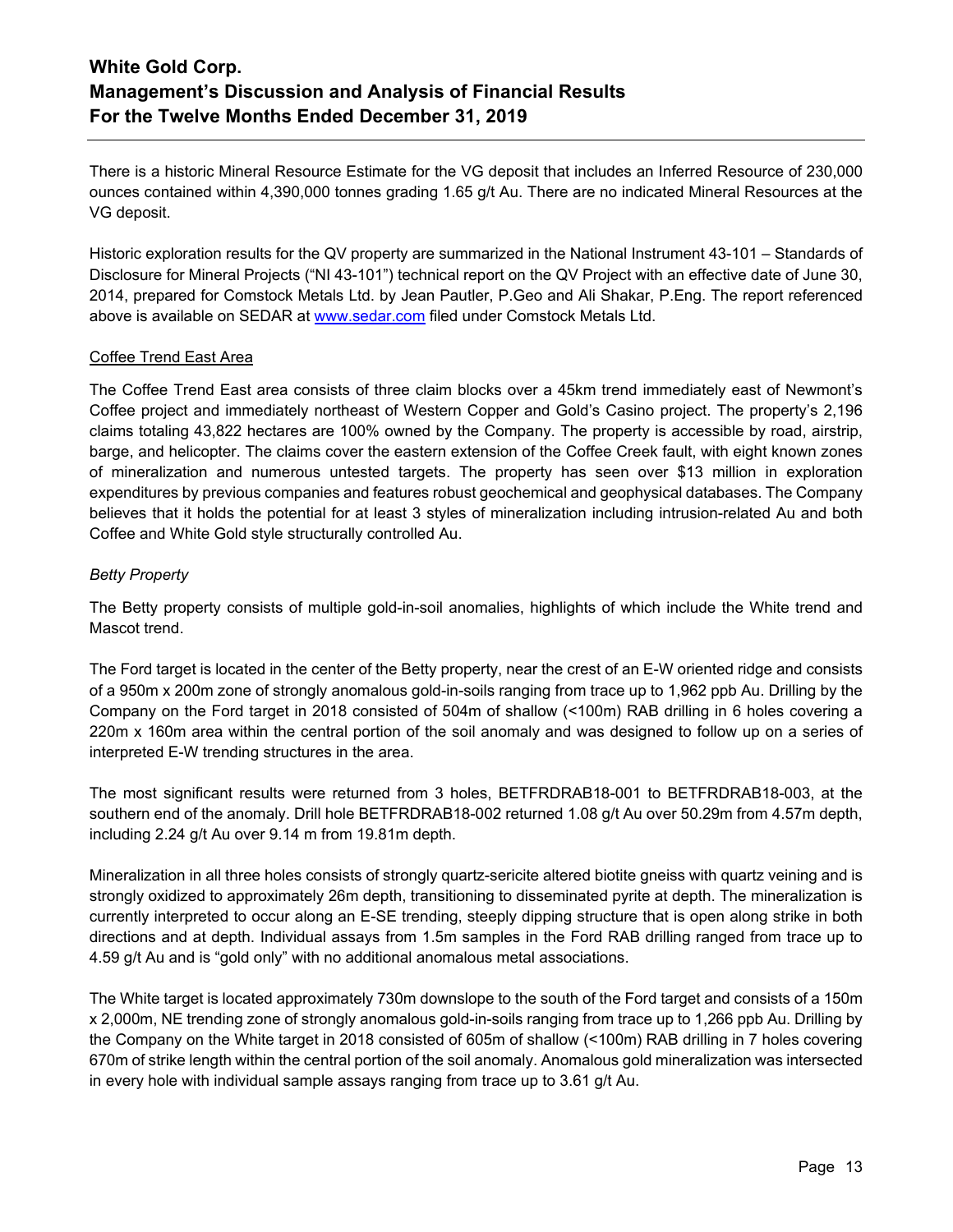The mineralization is hosted within quartz-biotite schist and is associated with a NE-SW trending, steeply south dipping, fault zone and adjacent fractures interpreted as a splay of the Coffee Creek fault, located 800m to the north. Individual structures are associated with silicification, brecciation, and minor quartz veining within a broader halo of pervasive sericite alteration. The gold mineralization correlates with strongly elevated arsenic and antimony, has been traced from surface to 90m depth, and is open along strike and at depth. Strong oxidation is noted down to 50m depth, with partial oxidation extending to over 90m depth.

The Mascot trend is a 3,000m x 1,000m northeast oriented trend of anomalous gold-in-soils, with historic sample results ranging from trace up to 7.3 ppm, with strongly anomalous As, Ag, Bi, Pb, Sb, and Zn associated with strongly fractured granodiorite intrusive. Historic reverse circulation (RC) drilling highlights from the Mascot area range from trace up to 29.9 g/t Au and trace up to 476 g/t Ag, and include: 7.1 g/t Au and 209 g/t Ag over 13.7m from hole BETR12-022, 29.8 g/t Au over 3.1m from hole BETR12-012, and 1.5 g/t Au over 21.3m from hole BETR12-007.

Historic exploration results on the Betty property are summarized in "Prospecting, soil geochemistry, ground magnetic surveying, and reverse circulation drilling on the Betty project, Yukon Territory, Canada" dated December 24, 2012 (Yukon Assessment Report #096545).

## Coffee Trend West Area

The Coffee Trend West property consists of six claim blocks located approximately 110km southwest of Dawson City, Yukon with airstrip and helicopter access. The property's 894 claims totaling 17,954 hectares are 100% owned by the Company. It contains the Wolf and Line properties which are early stage projects that the Company believes holds the potential to host structurally controlled Au and intrusion-related Au, Ag, Cu, and Mo mineralization.

## *Wolf Property*

The Wolf block features a 4,800m x 500m wide gold-in-soil anomaly, with historic sample results ranging from trace up to 357.8ppb Au and is associated with anomalous Ag, As, Bi, Cu and Mo within strongly altered felsic and mafic volcanic units. The property is located 40km west of Newmont's Coffee project. A total of 333 soil samples were collected in 2016 and consisted of infill soil sampling on a historical grid. Assays ranged from trace up to 253.6 ppb gold and define a 200m x 1,300m northeast-trending zone of anomalous gold-in-soils associated with elevated As, Bi, Cu Mo and Pb. This includes a 70m x 250m zone of samples in the center of the anomaly with greater than 50 ppb gold. The soil anomaly appears to be associated with a strongly altered felsic volcanic unit locally containing up to 5% disseminated pyrite.

Historic exploration results on the Wolf block are summarized in "Prospecting, soil geochemistry, airborne and radiometric surveying, and air photo-orthophoto surveying on the Wolf project, White Gold district, Yukon Territory, Canada" dated Dec. 24, 2012 (Yukon assessment report No. 096157).

Further information regarding the results discussed above are given in the Company's news release dated January 23, 2017.

## *Line Property*

The Line block covers the northern portion of the Moosehorn placer district. It contains multiple untested gold-insoil anomalies with historic values ranging from trace up to 569 ppb Au.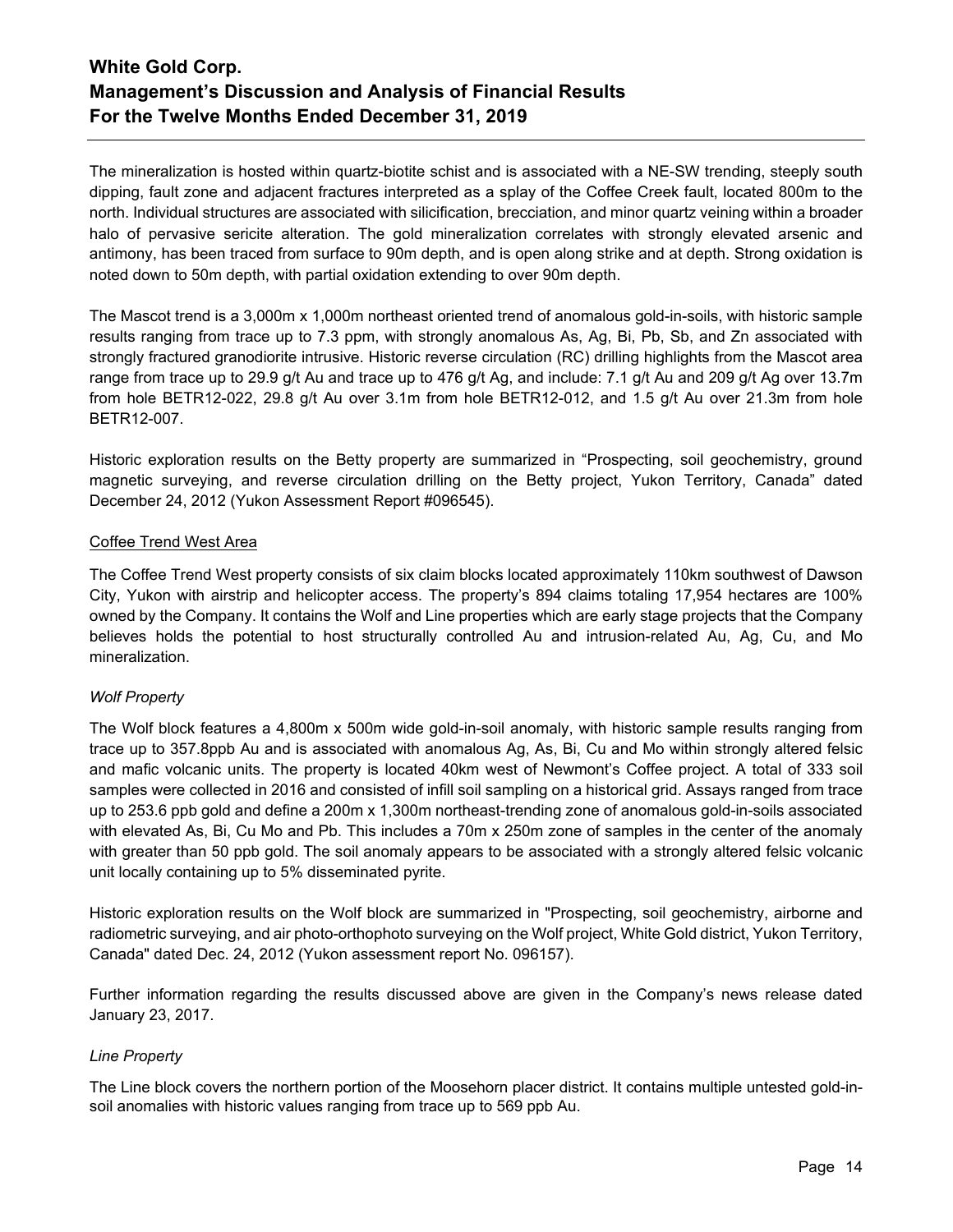Historic exploration results on the Line property are summarized in "2010 geological, geochemical, and diamond drilling report on the Longline Project" dated December 7, 2010 (Yukon Assessment report No. 095311).

### Beaver Creek Area

The Beaver Creek area consists of two claim blocks, Pilot and Wels, located approximately 45km northeast of Beaver Creek, Yukon with helicopter access. The property's 505 claims totaling 10,214 hectares are 100% owned by the Company. It is an early stage property with exploration potential in un/under-explored areas. The Company believes that it holds the potential to host structurally controlled and intrusion-related gold mineralization.

### *Pilot Block*

The Pilot block is a 1,100m x 500m, east-west oriented trend of anomalous gold-in-soils with values ranging from trace up to 637.7 ppb, and is associated with anomalous As and Sb. The claim block covers the headwaters of a historic placer producing creek. The northern portion or the claim block is unexplored.

Further information regarding the results discussed above are given in the Company's news release dated January 23, 2017.

## *Wels Block*

The Wels block is located immediately north of K2 Gold Corp's Wels property. Only minor exploration has been conducted on the property and consists of reconnaissance 'ridge and spur' soil sampling with historic results ranging from trace up to 1698 ppb Au. Anomalous gold-in-soil results are associated with strongly anomalous As and Sb.

Historic exploration results on the Wels property are summarized in "Geochemical report -- Wells 1-301 claims" dated Jan. 19, 2014 (Yukon assessment report YEIP 2013-027).

Further information regarding the results discussed above are given in the Company's news release dated January 23, 2017.

### **2019 Exploration Program**

The 2019 Exploration Program focused on several of the Company's previously defined high priority and newly discovered targets, including the Titan, Vertigo, Ryan's Surprise and GS West discoveries, as well as expanding the Golden Saddle and Arc deposits on its flagship White Gold property.

### *Titan*

The Titan is located on the road-accessible Hen property, contiguous to the JP Ross property, less than 15km from the Vertigo discovery and 25km from the Golden Saddle and Arc deposits. Highlights of the 2019 Titan exploration results include rock grab samples which returned 605 g/t Au, 497 g/t Au, and 113 g/t Au with fine grained visible gold observed, and soil samples of up to 113 g/t Au, the highest ever in the Company's 400,000+ soil sample database.

In 2019 the Company carried out the first-ever drilling on the Titan target with 3 RAB holes totaling 220.97m. Hole JPTTTN19RAB-002 intersected 72.81 g/t Au over 6.09m from 10.67m depth, including 136.36 g/t Au over 3.05m from 12.19m, within a 32m zone of mineralization and remains open in all directions. The Titan area hosts multiple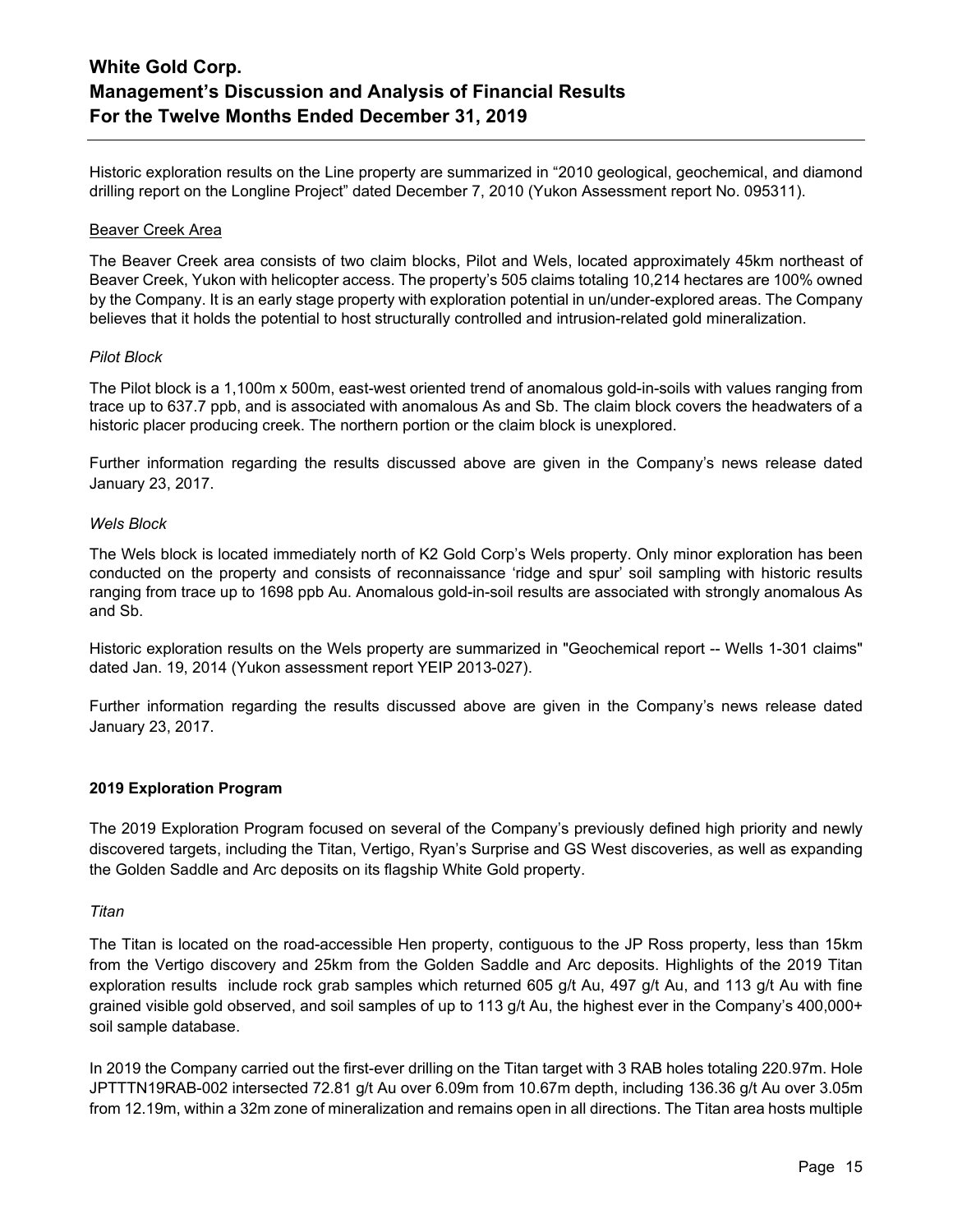other untested targets across a 650m x 650m magnetic anomaly with similar geophysical characteristics to those of the drilled mineralization. Planning has already begun for follow-up activity in the upcoming season.

## *Vertigo*

In 2018, high-grade gold mineralization was encountered near surface on the Vertigo Trend located on the JP Ross property. In 2019, exploration drilling at Vertigo included 9,568.5m of diamond drilling in 46 holes, 1,059.3m of RC drilling in 15 holes, and 531.4m of RAB drilling in 8 holes.

The initial 33 diamond drill holes (JPRVER19D0005 – 037) were drilled from 15 pads along 3 fences spaced approximately 100m apart. The drilling was designed to transect the center of Vertigo and cut all known structures associated with mineralization to aid in the understanding of the geology, alteration, and continuity of the mineralized structures. The final 13 holes (JPRVER19D0038 – 050) were designed as infill or step-out holes following up on the initial drilling and geologic interpretation to determine the footprint of high-grade shoots and plunge directions. Highlights of the diamond drilling include hole JPRVER19D0015 which returned 141 g/t Au over 0.42m within a broader envelope of mineralization that averaged 11.64 g/t Au over 5.34m from 3m depth and 18.46 g/t Au over 2.48m from 92m depth. Hole JPRVER19D0005 returned 9.61 g/t Au over 4.15m from 20m depth, including 94.2 g/t Au over 0.32m from 21m depth. Hole JPRVER19D006 returned 6.89 g/t Au over 1.22m from 4.66 depth, and 20.15 g/t Au over 1.75m from 104.5m depth. There is insufficient information to estimate the true thickness of the Vertigo intercepts at this time.

Based on the assay data, at least 6 subparallel structural zones have been defined and can be traced from surface to over 250m down-dip along individual structural zones. The envelope of alteration and mineralization along the structures varies down dip and ranges from 0.5m – 30m in thickness. The grade profile varies down-dip along individual structures and is anticipated to vary along strike as is common with high-grade, structurally controlled gold mineralization. The results are currently being interpreted to project individual zones laterally, across section, and to follow up on interpreted plunge directions on the thickest and highest-grade zones of mineralization.

## *GS West*

The GS West zone was discovered in 2018 and is located approximately 750m west and on trend with the GS Main and contributed an estimated 62,500 ounces within 1,339,000 tonnes at 1.45 g/t gold, to the Company's 2019 mineral resource update. In 2019 diamond drilling on the GS West zone comprised 10 holes totaling 2,103.1m. The drilling was designed to step-out in all directions and evaluate the geometry of the GS West zone beyond the limits of the current resource estimate.

Highlights of the diamond drilling includes hole WHTGS19D0200 which intersected 1.00 g/t Au over 25.85m from 14.15m depth, including 1.40 g/t Au over 12.00m from 28m depth The zone occurs along the projection of the GS Main structure to the west and indicates potential for additional zones of near surface mineralization in close proximity to the Golden Saddle deposit.

## *Ryan's Surprise*

In 2019 diamond drilling at the Ryan's Surprise target, located approximately 2km west of the Golden Saddle deposit, comprised 2 holes totaling 352.0m. This drilling expanded on the 2018 discovery drill holes, encountering significant mineralization down-dip from previous holes and demonstrating the presence of multiple gold zones.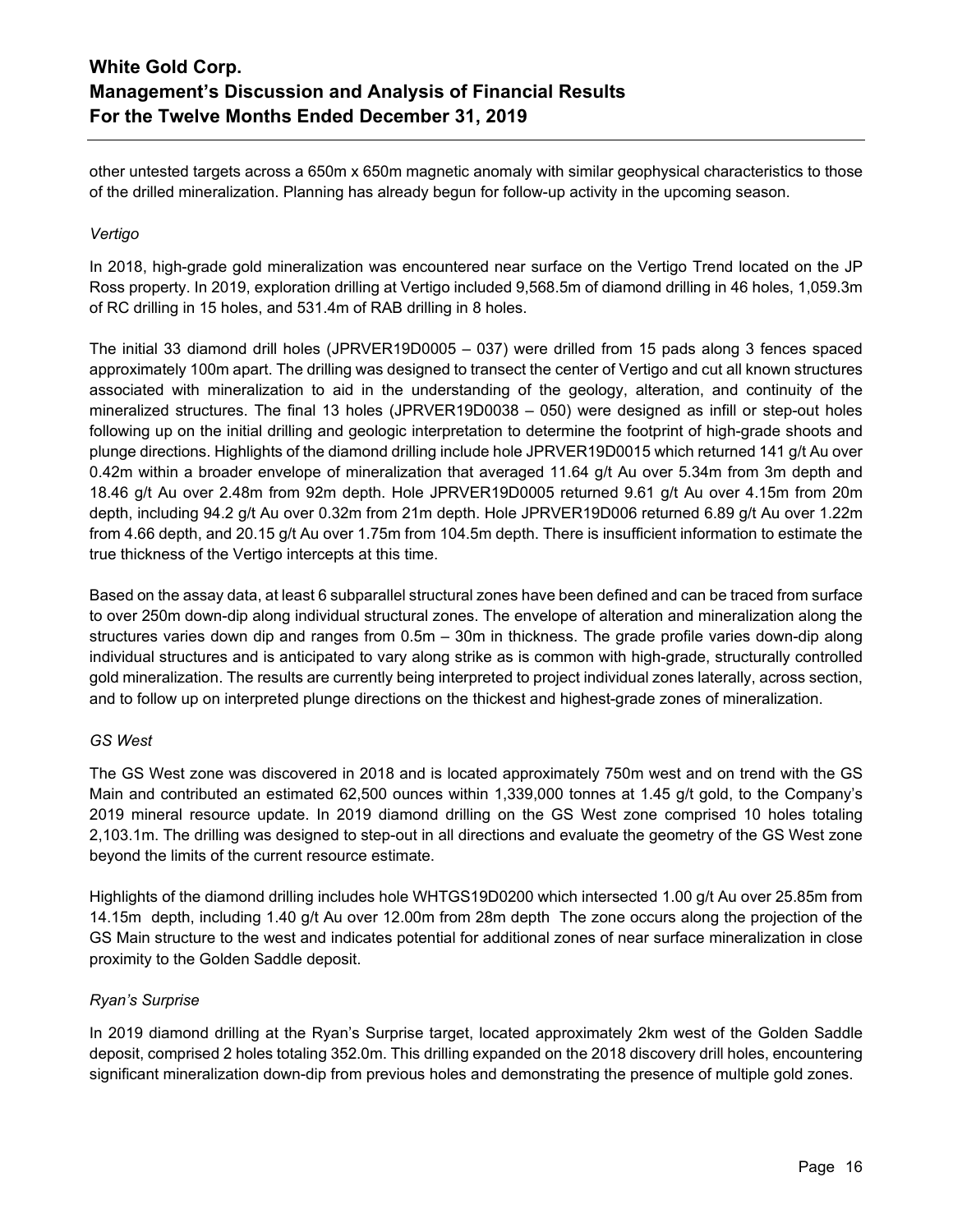Highlights of the 2019 diamond drilling includes hole WHTRS19D011 which returned 8.22 g/t Au over 1.0m from 33.0m depth, and WHTRS19D012 which returned 2.66 g/t Au over 11.00m from 93.00m depth, including 2.10 g/t Au over 31.78m from 142.22m depth, and including 2.83 g/t Au over 11.50m from 162.50m depth.

## *Golden Saddle*

Exploration work completed in 2019 on the Golden Saddle deposit included 8 diamond drill holes totaling 2,550.7m, which were a combination of infill and step out holes designed to improve the geological model and expand the mineralization respectively.

The diamond drilling at the Golden Saddle deposit locally extended the GS Main zone 205m down dip from historic drilling and infilled several strategic gaps in the resource model. Highlights of the 2019 diamond drilling include hole WHTGS19D0198 which returned 3.59 g/t Au over 68.0m from 73m depth, including 8.11 g/t Au over 13.6m from 77m depth, and 2.31 g/t Au over 10.56m at 179m depth. Hole WHTGS19D0212 returned 4.85 g/t Au over 27.5m from 38m depth, including 6.58 g/t Au over 9.0m from 51m depth.

## *Arc*

Exploration diamond drilling at the Arc deposit in 2019 included 9 holes totaling 1,840.1m. The drilling produced some of the best gold grades to date, and significantly extended mineralization 300m to the east to a length of 1,300m, an increase of approximately 23% and infilled significant gaps in the geological model.

## *Updated Mineral Resource Estimate*

On July 15, 2019, the Company filed an updated technical report entitled "Independent Technical Report for the White Gold Project, Dawson Range, Yukon, Canada" (the "**2019 White Gold Technical Report**"), dated effective June 10, 2019, prepared for the Company by Dr. Gilles Arseneau, P.Geo., of Arseneau Consulting Services Inc. The 2019 White Gold Technical Report includes the Company's updated Mineral Resource Estimate for the White Gold Property, which includes the Golden Saddle and Arc deposits and is available on SEDAR a[t www.sedar.com.](http://www.sedar.com/)

The updated and current mineral resources for the Golden Saddle and Arc deposits as estimated by Arseneau Consulting Services Inc. are summarized below:

| 2019 Mineral Resource Estimate |             |                       |                         |                          |                |                               |
|--------------------------------|-------------|-----------------------|-------------------------|--------------------------|----------------|-------------------------------|
| Area                           | <b>Type</b> | <b>Classification</b> | <b>Cut-off</b><br>(g/t) | <b>Tonnes</b><br>(000's) | Grade<br>(g/t) | <b>Contained Gold</b><br>(oz) |
| <b>Golden Saddle</b>           |             | Indicated             | 0.5                     | 13,681                   | 2.30           | 1,009,700                     |
|                                | Open Pit    | Inferred              |                         | 5,120                    | 1.58           | 259,600                       |
|                                | Underground | Indicated             | 3.0                     | 86                       | 4.40           | 12,200                        |
|                                |             | Inferred              |                         | 390                      | 4.36           | 54,700                        |
| <b>Arc</b>                     | Open Pit    | Indicated             | 0.5                     | 562                      | 0.98           | 17,700                        |
|                                |             | Inferred              |                         | 5,186                    | 1.17           | 194,500                       |

*1. Mineral Resources which are not Mineral Reserves do not have demonstrated economic viability.*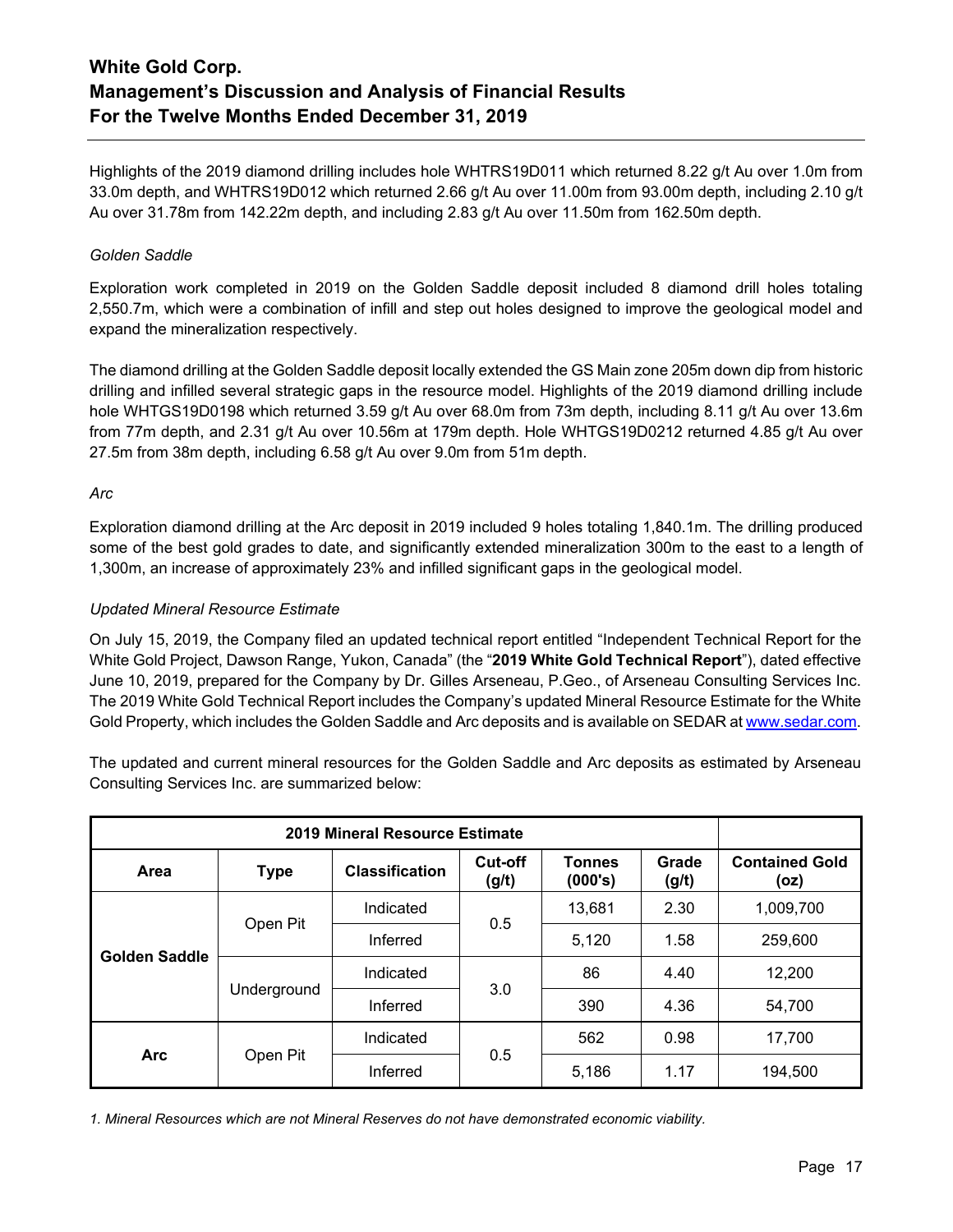*2. The estimate of Mineral Resources may be materially affected by environmental, permitting, legal, title, taxation, sociopolitical, marketing, or other relevant issues.*

*3. The Inferred Mineral Resource in this estimate has a lower level of confidence than that applied to an Indicated Mineral Resource and must not be converted to a Mineral Reserve. It is reasonably expected that the majority of the Inferred Mineral Resource could be upgraded to an Indicated Mineral Resource with continued exploration.*

*4. The Mineral Resources in this report were estimated using the CIM Standards on Mineral Resources and Reserves, Definitions and Guidelines prepared by the CIM Standing Committee on Reserve Definitions and adopted by the CIM Council.*

*5. Indicated and Inferred ounces were determined using the following assumptions: gold price of US\$1,400/oz, average gold recovery of 94% on the Golden Saddle and 85% on the Arc (based on preliminary metallurgical test work), pit slope of 50 degrees, mining cost of CAN\$2.50/tonne mined, processing costs of CAN\$15.00/tonne milled, G&A costs of CAN\$5.00/tonne milled, transportation and royalty costs of CAN\$46.15/oz, and a US:CAN exchange rate of 0.77. These assumptions are subject to the completion of a detailed economic analysis and are not to be interpreted as such.*

The 2019 updated mineral resource estimate comprises an Indicated Mineral Resource of 1,039,600 gold ounces within 14,330,000 tonnes at 2.26 g/t gold and Inferred Mineral Resource of 508,700 gold ounces within 10,696,000 tonnes at 1.48 g/t gold. This represents an approximately 25% increase in mineral resources compared to the previous 2018 estimate, with a roughly 8% increase in Indicated Resources and 80% increase in Inferred Resources. The increase at the Golden Saddle deposit was primarily driven by the 2018 GS West Zone discovery, expansion of the GS Main and Footwall Zones and expansion of potential underground ounces. Increases at the Arc deposit were primarily driven by 2018 drilling and updated geologic modelling.

## *QV Property – VG Zone*

Exploration work on the QV property in 2019 included 8 RC drill holes totaling 870.2m on the VG Zone. The holes were designed to step-out on the deposit along strike to the northeast and southwest, evaluate gaps in the historic resource model, and twin historic diamond drill holes for QA/QC purposes.

The results confirmed mineralization extends a minimum of 110m to the NE of the current resource area, added continuity to the existing resource, and twinning produced results for grade and intersected width that were very similar to those from historic diamond drill holes. Hole QVVVGRC19-001, a step out along strike to the northeast, returned 2.09 g/t Au over 10.67m from 4.57m depth, and hole QVVVGRC19-006, in infill hole, returned 1.61 g/t Au over 30.48m from 86.87m depth.

## *Additional Exploration Work including the Regional Program*

The 2019 Exploration Program commenced in May and concluded in October 2019. In addition to the drilling described above, extensive exploration work across the properties included geological mapping and prospecting, soil sampling (30,900 samples), GT probe sampling (3,939 samples), ground magnetics (332 line km), ground VLF (254 line km), IP-resistivity (2.2 line km), trenching (62 trenches totaling 1,733m), RAB drilling on multiple targets (39 holes totaling 2,490m) and high resolution drone imagery. The Company will be following up on encouraging results with additional exploration programs as deemed appropriate.

## **Methodology and QA/QC and Qualified Person**

All historic scientific and technical information relating to the White Gold Property (other than the Kinross Historical Estimate (as defined below) is based on and derived from a technical report entitled "White Gold Property Dawson Range Yukon, Canada" (the "Underworld Technical Report") dated March 3, 2010, prepared for Underworld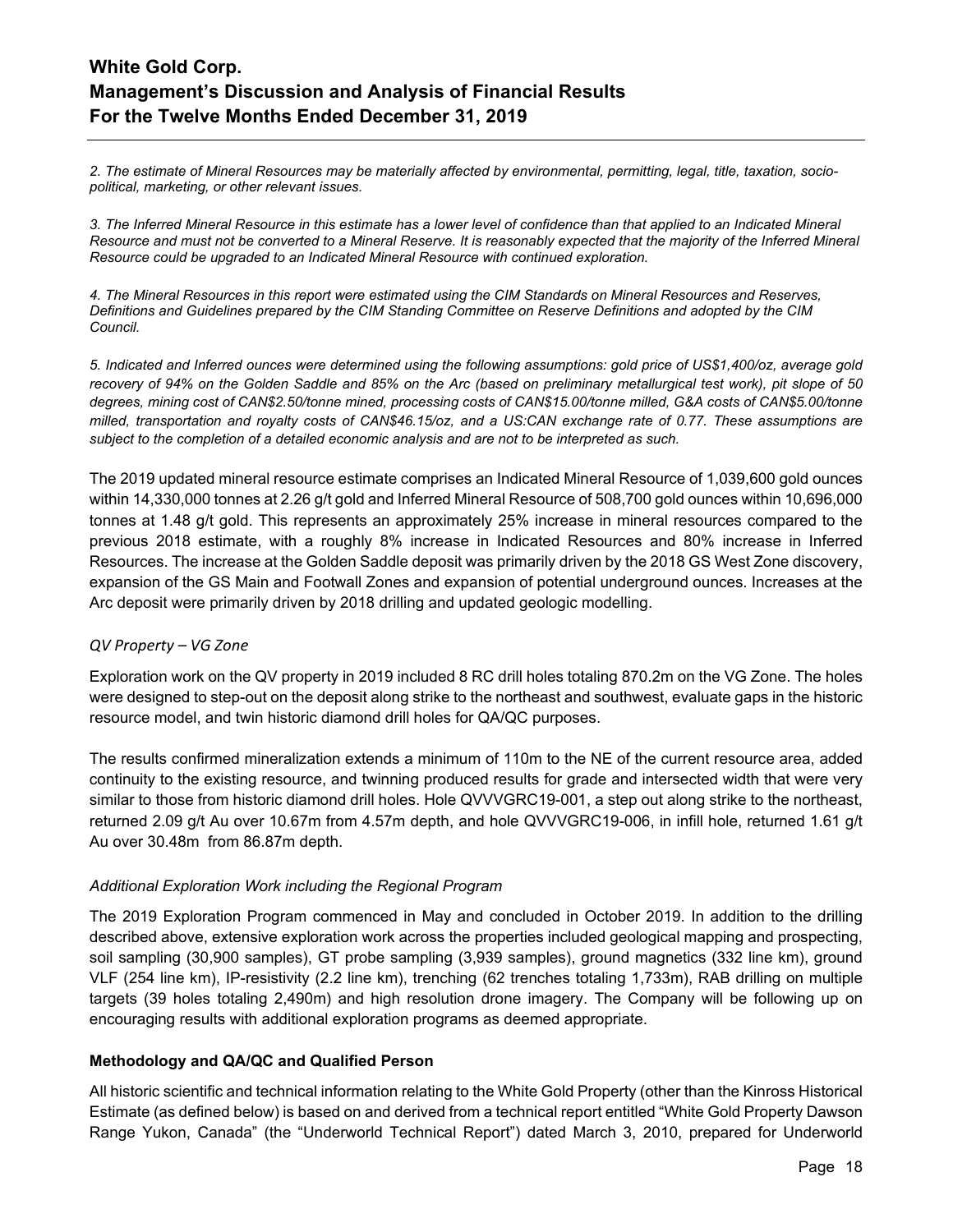Resources Inc. ("Underworld") by Lars Weiershäuser, P.Geo, Marek Nowak, P.Eng. and Wayne Barnett, Pr.Sci.Nat. of SRK Consulting (Canada) Inc. and from a technical report entitled "2019 Mineral Resource Update for the White Gold Project, Dawson Range, Yukon, Canada" (the "2019 Technical Report") dated July 15, 2019, prepared for White Gold Corp. by Dr. Gilles Arseneau, P.Geo., of Arseneau Consulting Services. Such historic scientific and technical information is subject to all of the assumptions, qualifications and procedures set out in the Underworld Technical Report and the 2019 White Gold Technical Report, respectively, and reference should be made to the full details of these technical reports. The Underworld Technical Report may be obtained from Underworld's profile on SEDAR and the 2019 White Gold Technical Report may be obtained from the Company's profile on SEDAR. For a description of the data verification and the quality assurance program and quality control measures applicable to such historic scientific and technical information, refer to the 2019 White Gold Technical Report.

Except with regard to the White Gold Property, as set forth in the 2019 White Gold Technical Report, historic information performed prior to the Company's involvement with the properties has not been verified by a qualified person. As the Company only acquired the portfolio of properties in the White Gold District in late 2016, the Company is continuing to evaluate the historic information as it conducts exploration activities.

All soil samples completed on behalf of the Company that are referenced above were completed by GroundTruth Exploration Inc. using the methods outlined below.

The analytical work for the 2019 program is being performed by ALS Canada Ltd. (ALS) and Bureau Veritas Commodities Canada Ltd. (BV), both internationally recognized analytical services provider, at their respective Vancouver, British Columbia laboratories. Sample preparation was carried out at their respective Whitehorse, Yukon facilities. All rock, GT Probe, RC chip, and diamond core samples were submitted to ALS and were prepared using procedure PREP-31H (crush 90% less than 2mm, riffle split off 500g, pulverize split to better than 85% passing 75 microns) and analyzed by method Au-AA23 (30g fire assay with AAS finish) and ME-ICP41 (0.5g, aqua regia digestion and ICP-AES analysis). Samples containing >10g/t Au are reanalyzed using method Au-GRAV21 (30g Fire Assay with gravimetric finish). All soil samples were submitted to BV and were prepared using procedure SS80 (dry at 60 C and sieve 100g at -80 mesh) and analyzed by method AQ201 (aqua regia digestion and ICP-MS analysis). The reported work will be completed using industry standard procedures, including a quality assurance/quality control ("QA/QC") program consisting of the insertion of certified standard, blanks and duplicates into the sample stream.

Note that with the exception of the Golden Saddle and Arc deposits on the White Gold property and the VG deposit on the QV property, for which NI 43-101 mineral resources have been estimated, there has been insufficient exploration on the remainder of targets and properties to define a mineral resource, and it is uncertain if further exploration will result in delineation of a mineral resource.

The scientific and technical information contained in this MD&A has been reviewed and approved by Andrew Hamilton, P.Geo., the Exploration Manager, who is a "qualified person" within the meaning of National Instrument 43-101 – *Standards of Disclosure for Mineral Projects*.

## **Results of Operations**

*The three months ended December 31, 2019 compared to the three months ended December 31, 2018.*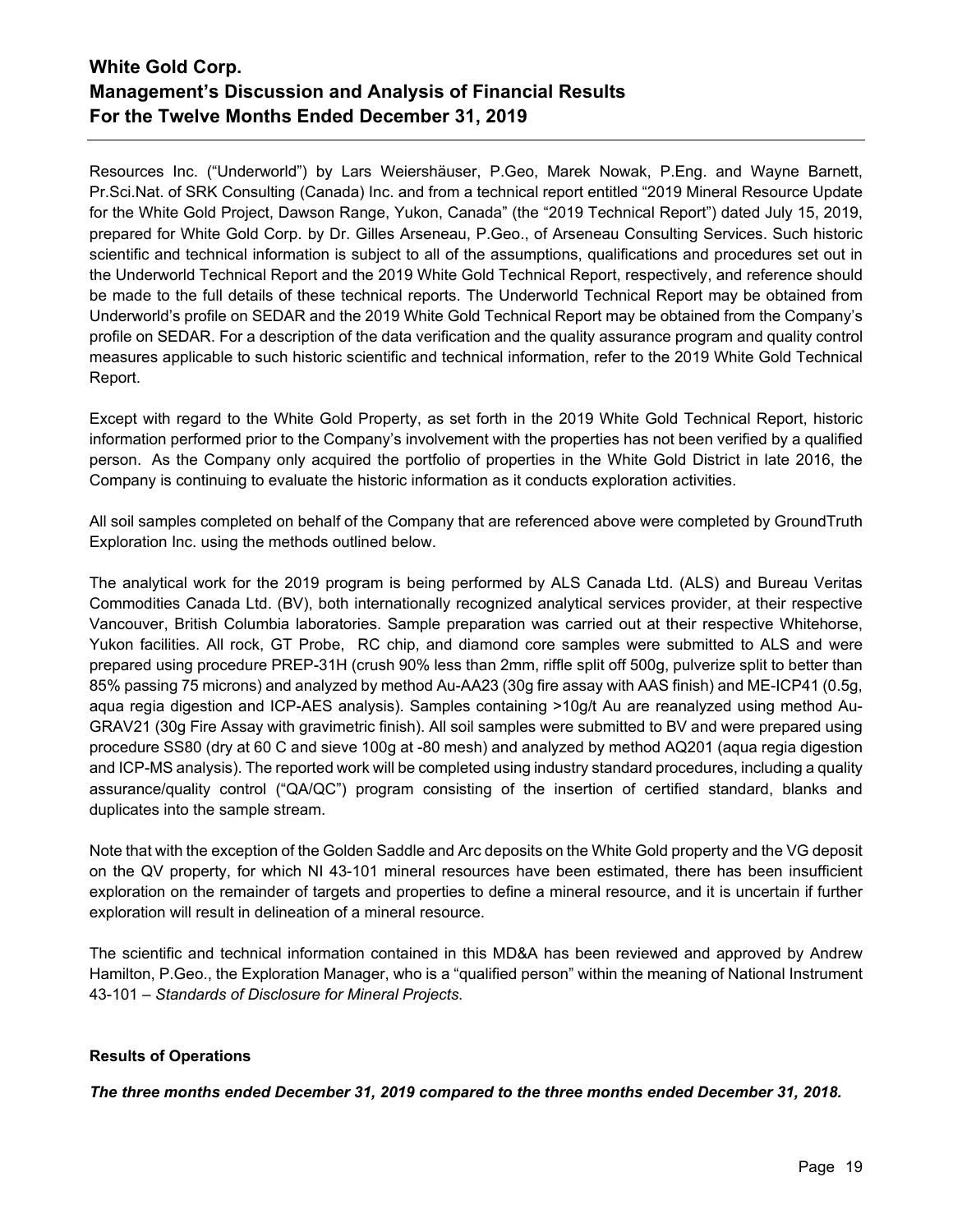The Company's net income for the three months ended December 31, 2019 is \$277,969 or \$0.00 per share compared to a net loss of \$4,254,786 or \$0.04 per share in the same period of 2018. The change to net income from net loss in the prior period was predominately due to deferred tax expense from financings recorded in 2018.

## *The twelve months ended December 31, 2019 compared to the twelve months ended December 31, 2018.*

The Company's net loss for the twelve months ended December 31, 2019 is \$318,562 or \$0.00 per share compared to a net loss of \$5,558,898 or \$0.06 per share in the same period of 2018. The consistency in the net loss was predominantly due to continued operational expenses associated with its exploration program regarding the portfolio of projects in the White Gold District. Specific expenses that decreased over the same period in the prior year, included consulting fees to \$457,767 from \$645,618 in 2018, primarily related to financings occurring in 2018. Professional fees decreased to \$250,223 from \$308,834 in 2018, primarily relating to financings occurring in 2018. Deferred income tax recovery increased to \$4,355,117 from \$1,805,845 expense in 2018 due to the recognition of flow-through tax deferrals in 2019

## *Summary of Quarterly Results of the Company*

The following are selected financial data prepared in accordance with IFRS and derived from the Audited Consolidated Annual Financial Statements and Unaudited Condensed Interim Consolidated Financial Statements of the Company for each of the eight most recently completed quarters.

| <b>Quarter Ended</b> | <b>Revenue</b> | Operating<br>expenses/<br>(gain) | Income/<br>(Loss) | Income/<br>(Loss) per<br>share | <b>Total assets</b> |
|----------------------|----------------|----------------------------------|-------------------|--------------------------------|---------------------|
|                      |                |                                  |                   |                                |                     |
| December 31, 2019    |                | 596,521                          | 277,969           | 0.00                           | 114,102,638         |
| September 30, 2019   |                | 1,439,603                        | 1,422,590         | 0.01                           | 111,527,819         |
| June 30, 2019        |                | 1,359,031                        | (640, 010)        | (0.01)                         | 112,101,712         |
| March 31, 2019       |                | 1,484,325                        | (1,379,111)       | (0.01)                         | 112, 155, 592       |
| December 31, 2018    |                | 316,302                          | (4,254,786)       | (0.04)                         | 110,554,545         |
| September 30, 2018   |                | 1,862,548                        | (303, 811)        | (0.00)                         | 98,887,017          |
| June 30, 2018        |                | 1,253,322                        | (659, 395)        | (0.01)                         | 89,181,563          |
| March 31, 2018       |                | 430,087                          | (340,906)         | (0.00)                         | 89,300,952          |

*As the Company has recorded a loss in each of the periods presented, basic and diluted loss per share are the same since the exercise of warrants or options is anti-dilutive.*

In the three months ending December 31, 2019, the Company's largest expenses were related to operational costs associated with its exploration program regarding the portfolio of projects in the White Gold District.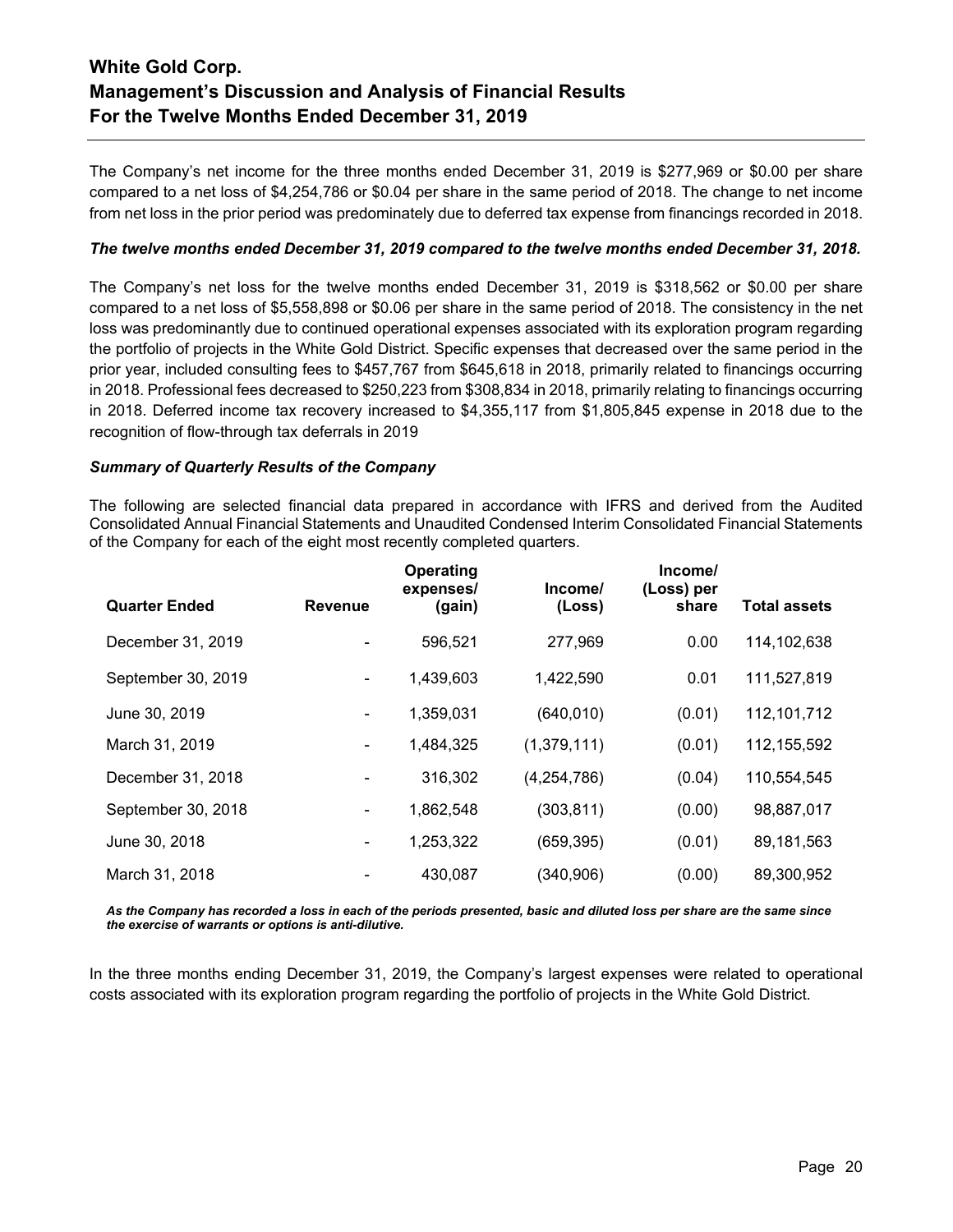### **Off-Balance Sheet Arrangements**

At December 31, 2019, the Company had no off-balance sheet arrangements, such as guaranteed contracts, contingent interest in assets transferred to an entity, derivative instruments or any obligations that may trigger financing, liquidity, market or credit risk to the Company.

### **Related party transactions**

Compensation of key management consists of the Board of Directors, CEO & President and CFO. Key management compensation which included cash & vesting accrual impacts of stock-based compensation, for the twelve months ended December 31, 2019 was \$720,382 (\$610,576 – December 31, 2018).

During the twelve months ended December 31, 2019, the Company also incurred the following related party transactions:

Ground Truth Exploration Inc., Dawson City, YT ("Ground Truth"), designed and managed all exploration work completed by the Company for total billing in 2019 of \$13,635,519 (\$13,164,188 – December 31, 2018). Ground Truth is controlled by the spouse of a director of the Company. At December 31, 2019, \$606,582 of due to related parties was payable and accrued to Ground Truth (\$158,357 – December 31, 2018).

\$240,000 and \$24,000 in Office, Rent and Administration fees (\$240,000 and \$24,000 – December 31, 2018) was paid and accrued to a company of which an officer is an officer and director of the Company, and to a former officer and director of the Company respectively.

\$270,000 (\$240,000 – December 31, 2018) was paid as compensation for consulting services rendered by a shareholder, who is also the beneficial owner receiving the royalty on the properties under the original Ryan Option.

A total annual advance royalty payment of \$130,000 (\$130,000 – December 31, 2018) on the Former Kinross Properties was made to an officer and director of the Company.

All related party transactions are in the normal course of operations and have been measured at the agreed to amounts, which is the amount of consideration established and agreed to by the related parties.

### Summary of Due to Related Parties as below:

| Total                                                  |    | \$763.594  |
|--------------------------------------------------------|----|------------|
| Advance Royalty payable to a Director of the Company   | S. | 25,000     |
| Accounts payable & Accrued liabilities to Ground Truth |    | \$ 606,582 |
| Current portion of Advance Royalty payable             |    | \$132.012  |

### **Proposed Transactions**

The Company does not currently have any agreements to complete any proposed transactions; however, the Company from time to time in the normal course of its business does consider potential acquisitions, joint ventures, other investments and other opportunities. The Company will make disclosure in respect of any such opportunity when required under applicable securities rules.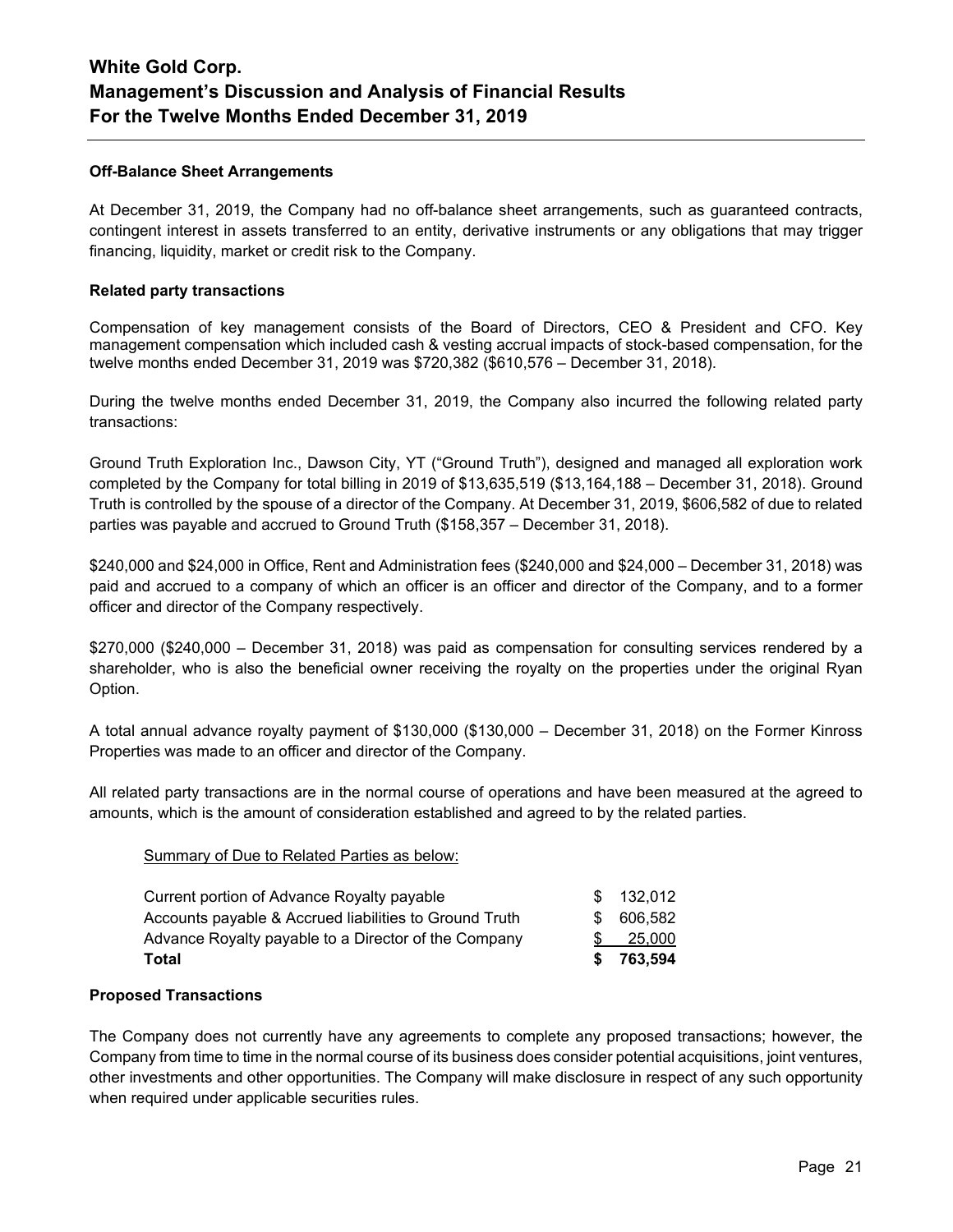## **Financial Condition, Liquidity and Capital Resources**

The Company has not yet determined whether the properties it holds, contain mineral resources or mineral reserves that are economically recoverable. The business of exploring for minerals involves a high degree of risk and there can be no assurance that any of the Company's current or future exploration programs will result in profitable mining operations. The Company has no source of revenue and has significant cash requirements to meet its administrative overhead and maintain its mineral interests.

At December 31, 2019, the Company had excess working capital of \$4,487,416 (\$14,530,607 – December 31, 2018), and \$4,487,416 excess adjusted working capital (\$18,160,724 – December 31, 2018) excluding flowthrough share premium liability. The Company does not currently hold any revenue-generating properties and thereby continues to incur losses. The Company has an accumulated deficit of \$19,251,316 as at December 31, 2019 (\$18,162,039 – December 31, 2018)

As at December 31, 2019, the Company has cash and cash equivalents totaling \$4,781,601 (\$18,666,298 – December 31, 2018) and current liabilities of \$1,105,137 (\$4,424,283 – December 31, 2018). The current liabilities comprised of amounts due to related parties totals \$763,594 (\$267,892 – December 31, 2018) and accounts payable and accrued liabilities totals \$341,543 (\$526,274 – December 31, 2018), and flow-through share premium liability of \$Nil (\$3,630,117 – December 31, 2018).

The Company has positive working capital and does not currently anticipate any liquidity or solvency concerns. Long-term, the Company's ability to execute its work plan, meet its administrative overhead obligations, discharge its liabilities and fulfill its commitments as they come due is dependent upon its success in obtaining additional financing and, ultimately, on locating economically recoverable resources and attaining profitable operations.

External financing, predominately by the issuance of equity will be sought to finance the operations of the Company and enable it to continue its efforts towards the exploration and development of its mineral properties. Failure to continue as a going concern would require the restatement of assets and liabilities on a liquidation basis, which could differ materially from the going concern basis.

### **Management Changes**

In November 2019, Jodie Gibson, P.Geo., who previously held the position of VP, Exploration of the Company stepped down. In December 2019, Rob Carpenter who previously held a position on the Board of Directors of the Company stepped down. There were no other management changes during the twelve months ended December 31, 2019.

### **Management Compensation**

Compensation of key management consists of the Board of Directors, CEO & President and CFO. Key management compensation which included cash & stock-based compensation, for the twelve months ended December 31, 2019 was \$720,382 (\$610,576 – December 31, 2018).

The fair value of such Stock Options was estimated on the date of measurement using the Black-Scholes model. For more information see the Audited Consolidated Annual Financial Statements for the twelve months ended December 31, 2019.

### **Capital Management**

The Company manages its capital structure and adjusts it, based on the funds available to the Company, in order to support the acquisition, exploration and development of mineral properties. The Board of Directors does not establish quantitative return on capital criteria for management, but rather relies on the expertise of the Company's management to sustain future development of the business.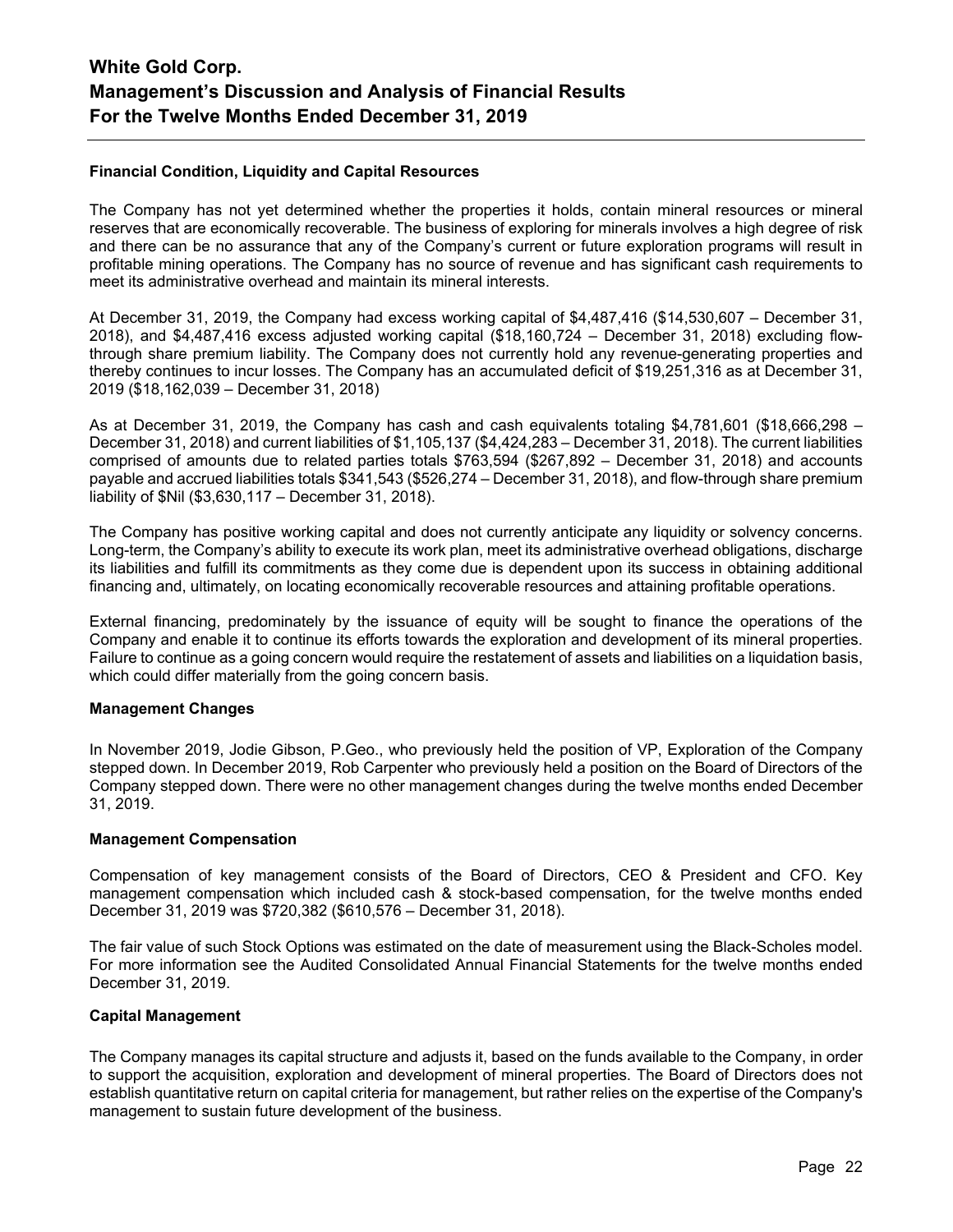The properties in which the Company currently has an interest are in the exploration stage and as such the Company is dependent on external financing to fund its activities. In order to carry out the planned exploration and pay for administrative costs, the Company will spend its existing working capital and raise additional amounts as needed. The Company will continue to assess new properties and seek to acquire an interest in additional properties if it feels there is sufficient geologic or economic potential and if it has adequate financial resources to do so.

In connection with the 2017 Flow-through Private Placement, a flow-through share premium liability of \$1,166,655 was initially recognized, with all related exploration expenditures spent by December 31, 2018 reducing the related premium liability to \$nil.

In connection with the July 2018 Flow-through Private Placement, a flow-through share premium liability of \$1,684,275 was initially recognized, with all related exploration expenditures spent by December 31, 2018 reducing the related premium liability to \$nil.

In connection with the November 2018 Flow-through Private Placement, a flow-through share premium liability of \$3,900,000 was initially recognized, with all related exploration expenditures spent by December 31, 2019 reducing the related premium liability to \$nil.

Management reviews its capital management approach on an ongoing basis and believes that this approach, given the relative size of the Company, is reasonable.

There were no changes in the Company's approach to capital management during the twelve months ended December 31, 2019.

### **Financial Instruments**

The Board has overall responsibility for the establishment and oversight of the Company's risk management framework. The Company's financial instruments consist of cash and cash equivalents, marketable securities, property bonds held in the form of GICs, due to related parties, note payable and accounts payable and accrued liabilities and contingent liability and advance royalty.

The Company's financial assets consist of cash and cash equivalents and property bonds in the form of GICs. The Company's financial liabilities consist due to related parties, contingent liability and advance royalty, accounts payable and accrued liabilities. Amounts (HST) receivable are not a financial instrument as they are a statutory and not a contractual right.

Amounts receivable, due to related parties, accounts payable and accrued liabilities are classified as measured at amortized cost.

Cash and cash equivalents, property bonds in the form of GICs, contingent liability and advance royalty are classified as fair value through profit or loss. These instruments are carried at fair value, with the changes in the fair value recognized in the consolidated statement of operations in the period they arise.

The fair values of the Company's cash and cash equivalents, amounts receivable, property bonds held in form of GICs, due to related parties, accounts payables and accrued liabilities approximate their carrying values due to the short-term maturity of these instruments.

#### **Fair Value Measurement**

The Company classified the fair value of the financial instruments according to the following fair value hierarchy based on the amount of observable inputs used to value the instruments:

• Level 1 – quoted prices in active markets for identical assets or liabilities.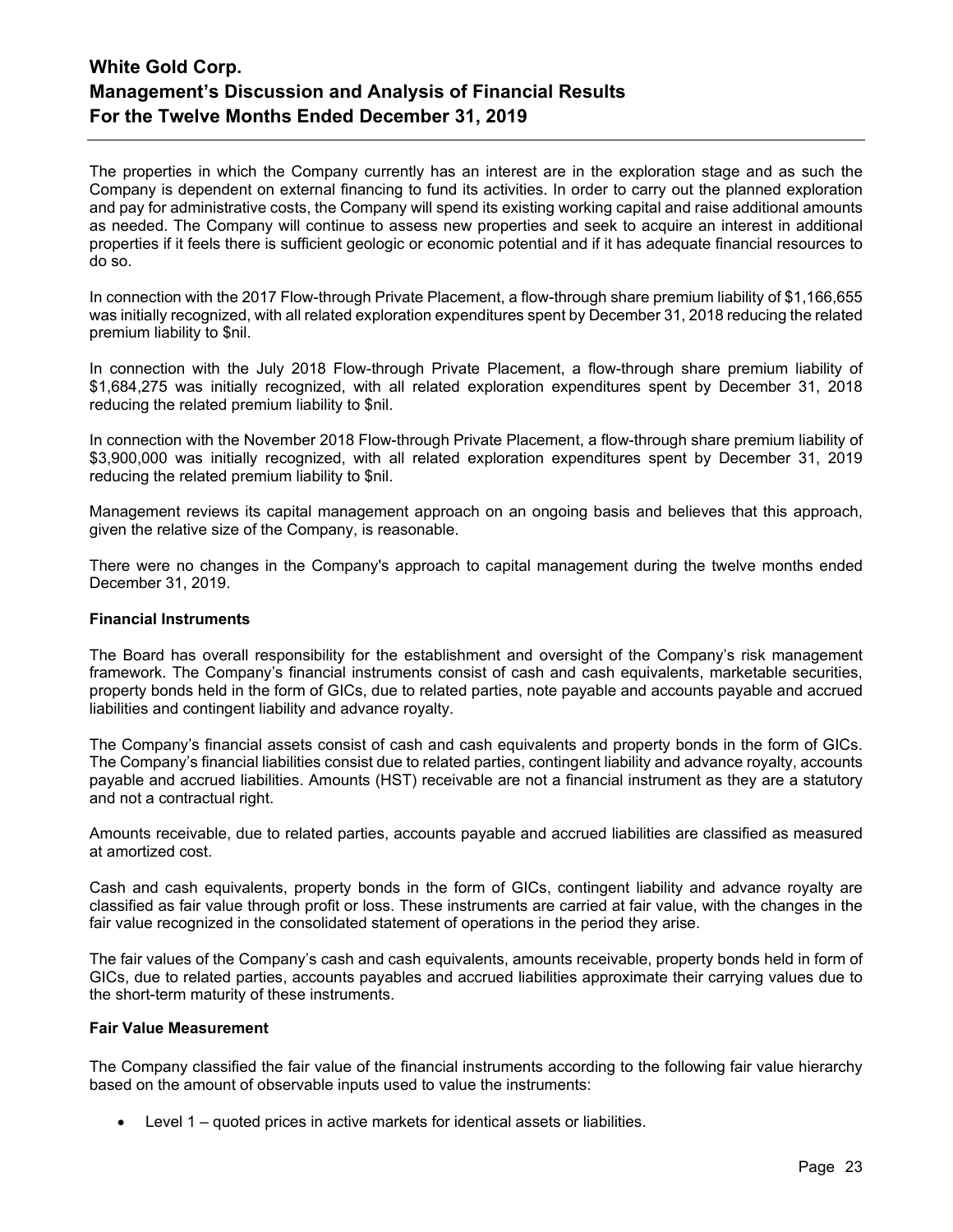- Level 2 inputs other than quoted prices included in Level 1 that are observable for the asset or liability either directly (i.e.: as prices) or indirectly (i.e.: derived from prices).
- Level 3 inputs for the asset or liability are not based on observable market data.

At December 31, 2019, the levels in the fair value hierarchy into which the Company's financial instruments are measured and recognized in the balance sheet at fair value and are categorized as follows:

**Level 1**

|                         | Level 1     |
|-------------------------|-------------|
| Cash & cash equivalents | \$4,781,601 |
| Property bonds in GICs  | \$5.031     |

### **Financial Instrument Risk Exposure**

The Company is exposed in varying degrees to a variety of financial instrument related risks. The Board approves and monitors the risk management processes.

The Company's financial instruments are exposed to certain financial risks, including credit risk, liquidity risk, interest risk and commodity price risk.

#### Credit risk

Credit risk is the risk of an unexpected loss if the other party to a financial instrument fails to meet contractual obligations. The Company manages this risk as cash and cash equivalents are held in a major Canadian financial institution. The Company does not have any asset-backed commercial paper in its cash and cash equivalents.

#### Liquidity risk

Liquidity risk is the risk that the Company will not be able to meet its financial obligations as they fall due. The Company manages liquidity risk through the management of its capital structure. Accounts payable and accrued liabilities are due within the current operating period.

#### Interest rate risk

Interest rate risk is the risk that the fair value or future cash flows of a financial instrument will fluctuate because of changes in market interest rates. The risk that the Company will realize a loss as a result of a decline in the fair value of the cash and cash equivalents is limited because they are generally held to maturity.

#### Commodity price risk

The ability of the Company to develop its mineral properties and the future profitability of the Company are directly related to the market price of its related commodity. The Company has not hedged any of its future related commodity sales. The Company closely monitors the price of its related commodity and its related cost of production to determine the appropriate course of action to be taken by the Company.

### **Outlook**

In addition to the projects identified above, the Company is also identifying and analyzing other potential projects and is identifying and evaluating additional opportunities. There are no assurances that the minerals concessions will be granted.

### **Caution Regarding Mineral Properties**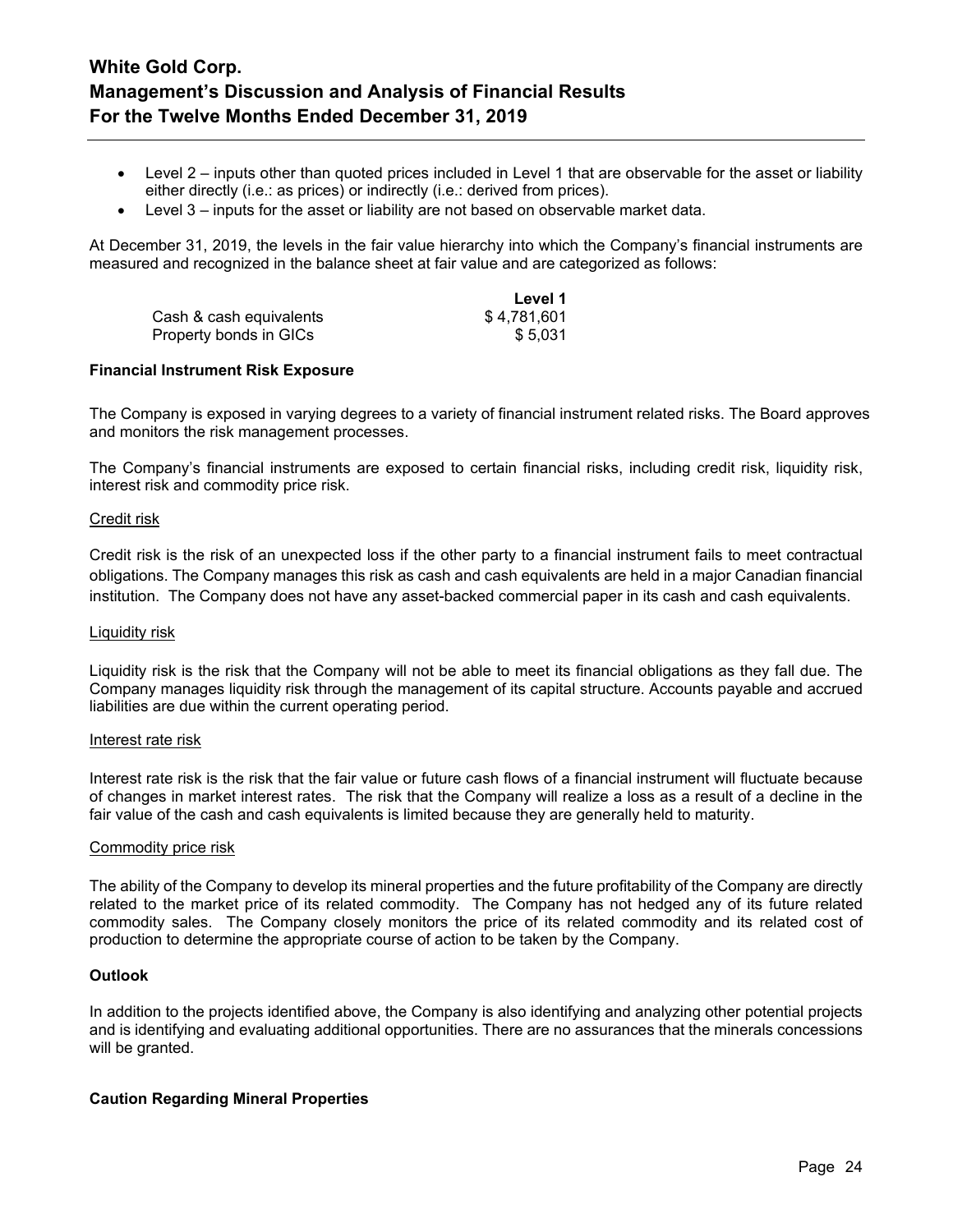The Company is in the process of exploring its resource properties and has not yet determined whether the properties contain mineral resources or mineral reserves that are economically recoverable. The recoverability of the amounts shown for resource properties and any related deferred costs is dependent on the existence of economically recoverable mineral reserves, the ability of the Company to obtain the necessary financing to complete the development and future profitable production from the properties or proceeds from the disposition thereof.

## **Exploration and Evaluation Assets**

Expenditures on the exploration and evaluation of the mineral properties included:

|                         | <b>Twelve months ended</b><br>December 31, 2019 | Twelve months ended<br>December 31, 2018 |
|-------------------------|-------------------------------------------------|------------------------------------------|
| Coffee Trend East       | \$<br>44,964                                    | \$<br>1,315,092                          |
| Coffee Trend West       | 129,773                                         | 266,643                                  |
| <b>Beaver Creek</b>     | 23,567                                          | 396,218                                  |
| Klondike                | 34,631                                          | 185,987                                  |
| Money                   | 94,003                                          | 102,626                                  |
| White-Stewart (JP Ross) | 9,309,680                                       | 3,509,012                                |
| White Gold              | 3,806,327                                       | 7,558,538                                |
| QV                      | 314,340                                         |                                          |
| <b>Total</b>            | \$13,757,285                                    | \$13,334,116                             |

### **Accounting Estimates**

The preparation of consolidated financial statements in conformity with IFRS requires management to make estimates and assumptions that affect amounts reported in the Audited Consolidated Annual Financial Statements for the twelve months ended December 31, 2019 and Company notes. The Company accounting policies are described in the Audited Consolidated Annual Financial Statements for the twelve months ended December 31, 2019.

### **Internal Controls over Financial Reporting ("ICFR")**

No changes have occurred in the current period in the Company's ICFR that have materially affected, or are reasonably likely to materially affect, the Company's ICFR.

### **Disclosure Controls and Procedures**

The Chief Executive Officer and Chief Financial Officer of the Company are responsible for establishing and maintaining appropriate information systems, procedures and controls to ensure that information used internally and disclosed externally is complete, reliable and timely. They are also responsible for establishing adequate internal controls over financial reporting to provide sufficient knowledge to support the representations made in this MD&A and the Company's Audited Consolidated Annual Financial Statements for the period ended December 31, 2019 (together the "Annual Filings").

The Chief Executive Officer and Chief Financial Officer of the Company have filed the Venture Issuer Basic Certificate with the Annual Filings on SEDAR at www.sedar.com.

In contrast to the certificate required for non-venture issuers under National Instrument 52-109 – Certification of Disclosure in Issuers' Annual and Interim Filings ("NI 52-109"), the venture issuer basic certificate does not include representations relating to the establishment and maintenance of disclosure controls and procedures ("DC&P")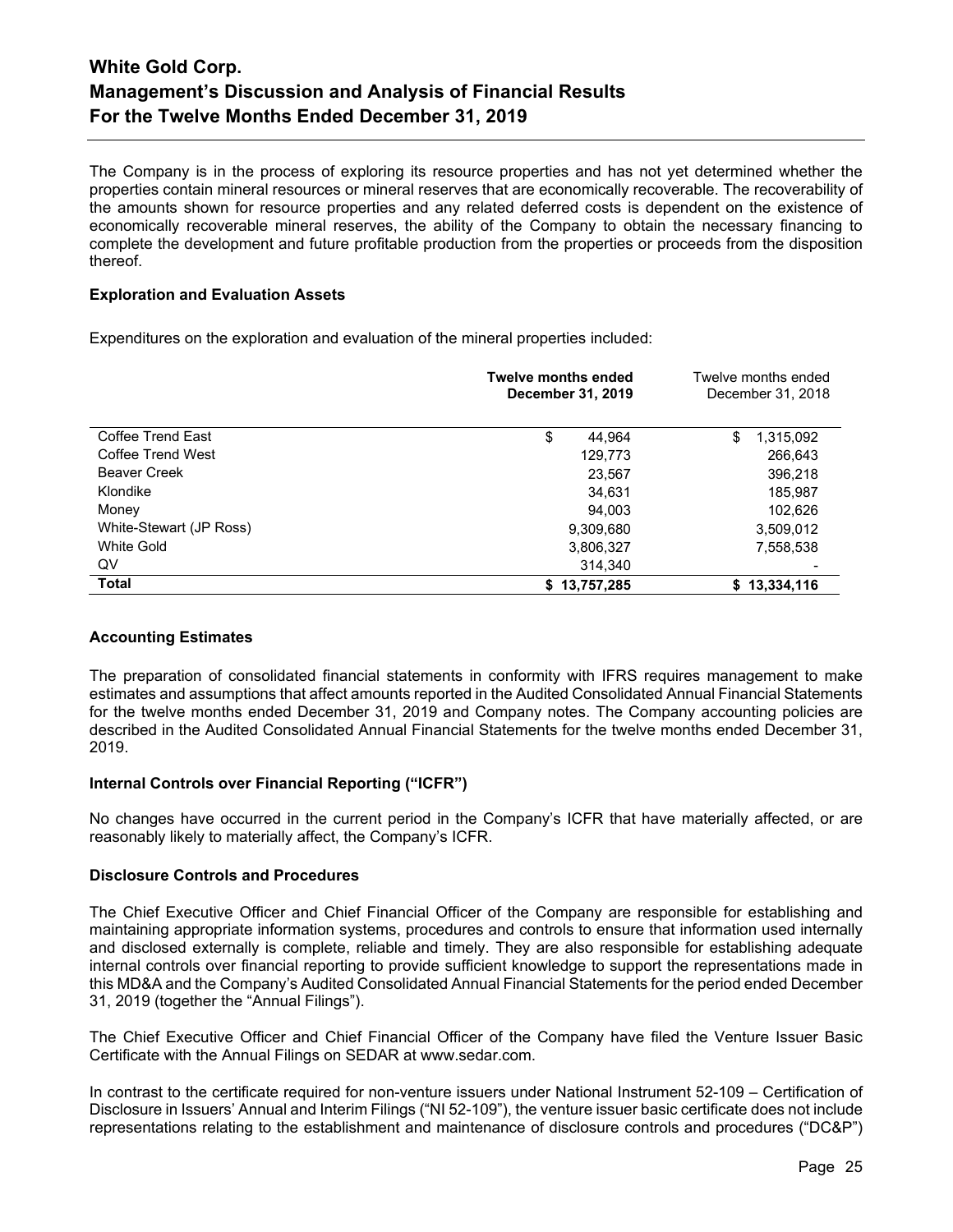and ICFR, as defined in NI 52-109. Investors should be aware that inherent limitations on the ability of certifying officers of a venture issuer to design and implement on a cost-effective basis DC&P and ICFR as defined in NI 52-109 may result in additional risks to the quality, reliability, transparency, and timeliness of interim and annual filings and other reports provided under securities legislation.

### **Risk and Uncertainties**

The operations of the Company are speculative due to the high-risk nature of its business, which is the acquisition, financing, exploration, development and, if applicable, operation of mineral resource properties. In addition to the usual risks associated with an investment in a business at an early stage of development, management and the directors of the Company believe that, in particular, the following risk factors should be considered by prospective investors. These risk factors could materially affect the Company's future operating results and could cause actual events to differ materially from those described in forward–looking information relating to the Company. It should be noted that this list is not exhaustive and that other risk factors may apply. An investment in the Company may not be suitable for all investors.

### Availability of Financing

There is no assurance that additional funding will be available to the Company for additional exploration or for the substantial capital that is typically required in order to bring a mineral project to the production decision or to place a property into commercial production. There can be no assurance that the Company will be able to obtain adequate financing in the future or that the terms of such financing will be favourable. Failure to obtain such additional financing could result in the delay or indefinite postponement of further exploration and development of its properties.

### Nature of Mining, Mineral Exploration and Development Projects

Mining operations generally involve a high degree of risk. The Company's operations are subject to the hazards and risks normally encountered in the mineral exploration, development and production, including environmental hazards, explosions, unusual or unexpected geological formations or pressures and periodic interruptions in both production and transportation due to inclement or hazardous weather conditions. Such risks could result in damage to, or destruction of, mineral properties or producing facilities, personal injury, environmental damage, delays in mining, monetary losses and possible legal liability.

Exploration and development projects have no operating history upon which to base estimates of future cash operating costs. For development projects, reserve and resource estimates and estimates of cash operating costs are, to a large extent, based upon the interpretation of geologic data obtained from drill holes and other sampling techniques, and feasibility studies, which derive estimates of cash operating costs based upon anticipated tonnage and grades of ore to be mined and processed, ground conditions, the configuration of the ore body, expected recovery rates of minerals from the ore, estimated operating costs, anticipated climatic conditions and other factors. As a result, actual production, cash operating costs and economic returns could differ significantly from those estimated. Indeed, current market conditions are forcing many mining operations to increase capital and operating cost estimates. It is not unusual for new mining operations to experience problems during the start-up phase, and delays in the commencement of production often can occur.

Mineral exploration is highly speculative in nature. There is no assurance that exploration efforts will be successful. Even when mineralization is discovered, it may take several years until production is possible, during which time the economic feasibility of production may change. Substantial expenditures are required to establish proven and probable mineral reserves through drilling. Because of these uncertainties, no assurance can be given that exploration programs will result in the establishment or expansion of mineral resources or mineral reserves. There is no certainty that the expenditures made by the Company towards the search and evaluation of mineral deposits will result in discoveries or development of commercial quantities of ore.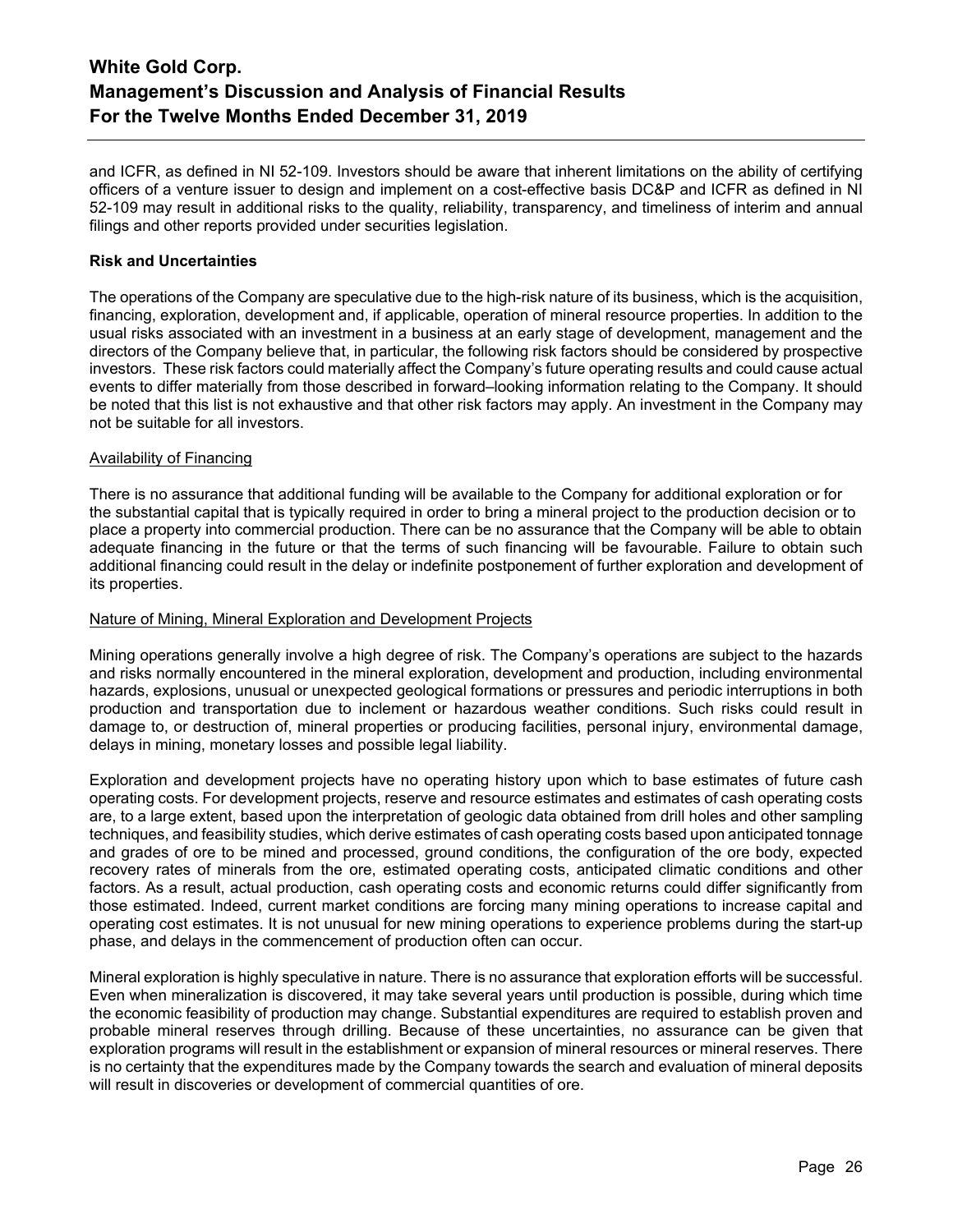### No Revenues

To date the Company has recorded no revenues from operations and the Company has not commenced commercial production on any property. There can be no assurance that significant losses will not occur in the near future or that the Company will be profitable in the future. The Company's operating expenses, and capital expenditures may increase in subsequent years as consultants, personnel and equipment associated with advancing exploration, development and commercial production of the Company's properties. The Company expects to continue to incur losses unless and until such time as it enters into commercial production and generates sufficient revenues to fund its continuing operations, if any. The development of the Company's properties will require the commitment of substantial resources to conduct time-consuming development. There can be no assurance that the Company will generate any revenues or achieve profitability.

### Liquidity Concerns and Future Financings

The Company will require significant capital and operating expenditures in connection with the exploration and development of its properties. There can be no assurance that the Company will be successful in obtaining required financing as and when needed. Volatile markets may make it difficult or impossible for the Company to obtain debt financing or equity financing on favourable terms, if at all. Failure to obtain additional financing on a timely basis may cause the Company to postpone or slow down its development plans, forfeit rights in some or all of its properties or reduce or terminate some or all of its activities.

### Foreign Exchange

Mineral commodities are sold in United States dollars and consequently, the Company is subject to foreign exchange risks relating to the relative value of the Canadian dollar as compared to the US dollar. To the extent of the Company generates revenue upon reaching the production stage on its properties, it will be subject to foreign exchange risks as revenues will be received in US dollars while operating and capital costs will be incurred primarily in Canadian dollars. A decline in the US dollar would result in a decrease in the real value of the Company's revenues and adversely affect its financial performance.

#### Mineral Resource or Mineral Reserve

The Company is in the process of exploring its resource properties and has not yet determined whether the properties contain mineral resources or mineral reserves that are economically recoverable. The recoverability of the amounts shown for resource properties and any related deferred costs is dependent on, amongst other things, the availability of permits and licenses, adequate infrastructure, the existence of economically recoverable mineral reserves, the ability of the Company to obtain the necessary financing to complete the development and future profitable production from the properties or proceeds from the disposition thereof.

Even once the Company has estimated any additional mineral resources or any mineral reserves, there are numerous uncertainties inherent in estimating mineral resources and mineral reserves, including many factors beyond the control of the Company. Such estimates are a subjective process, and the accuracy of any mineral resource or mineral reserve estimate is a function of the quantity and quality of available data and of the assumptions made and judgments used in engineering and geological interpretation. These amounts are estimates only and the actual level of mineral recovery from such deposits may be different.

Differences between management's assumptions, including economic assumptions such as metal prices and market conditions, and actual events could have a material adverse effect on the Company's mineral reserve or resource estimates, as applicable, from time to time.

Unless otherwise indicated, mineralization figures presented in this MD&A and in any NI 43-101 technical reports filed by the Company are based upon estimates made by geologists and the Company's personnel. Although the mineral resource figures set out in this MD&A and in such technical reports have been carefully prepared and reviewed or verified by qualified persons, these amounts are estimates only and no assurance can be given that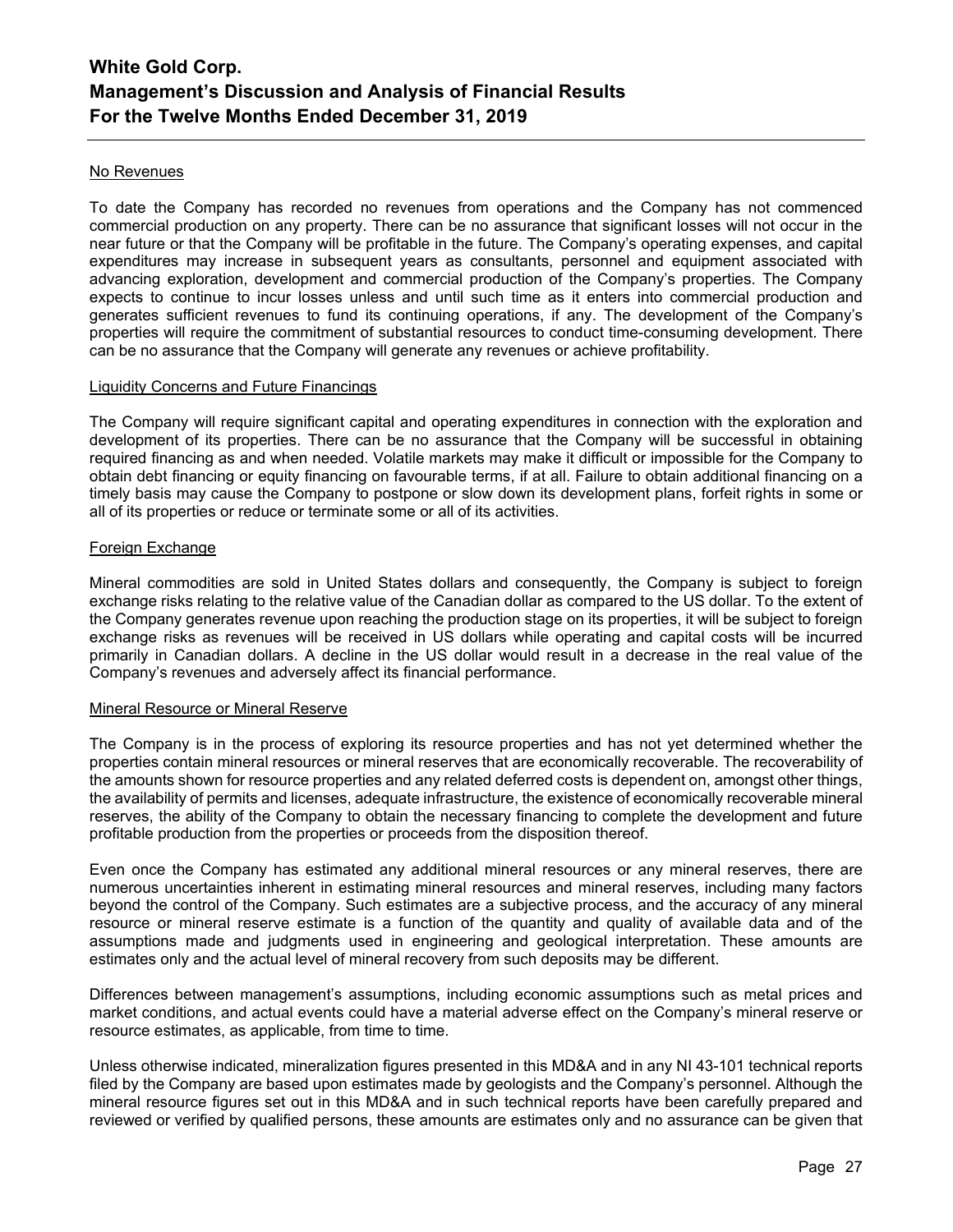an identified mineral resource will ever become a mineral reserve or in any way qualify as a commercially mineable (or viable) ore body which can be legally and economically exploited. These estimates are imprecise and depend upon geological interpretation and statistical inferences drawn from drilling and sampling analysis, all of which may prove to be unreliable. Furthermore, there are risks related to the reliability of analytical results and unforeseen possible variations in grade or other considerations.

#### Licences and Permits, Laws and Regulations

The Company's exploration activities require permits and approvals from various government authorities, and are subject to extensive federal, provincial, state and local laws and regulations governing prospecting, development, production, exports, taxes, labour standards, occupational health and safety, mine safety and other matters. Such laws and regulations are subject to change, can become more stringent and compliance can therefore become costlier. In addition, the Company may be required to compensate those suffering loss or damage by reason of its activities. There can be no guarantee that the Company will be able to maintain or obtain all necessary licences, permits and approvals that may be required to explore and develop its properties, commence construction or operation of mining facilities.

#### Mineral Commodity Prices

The profitability of the Company's operations will be dependent upon the market price of mineral commodities. Mineral prices fluctuate widely and are affected by numerous factors beyond the control of the Company. The level of interest rates, the rate of inflation, the world supply of mineral commodities and the stability of exchange rates can all cause significant fluctuations in prices. Such external economic factors are in turn influenced by changes in international investment patterns, monetary systems and political developments. The price of mineral commodities has fluctuated widely in recent years, and future price declines could cause commercial production to be impracticable, thereby having a material adverse effect on the Company's business, financial condition and result of operations.

### **Environmental**

The Company's activities are subject to extensive federal, provincial state and local laws and regulations governing environmental protection and employee health and safety. Environmental legislation is evolving in a manner that is creating stricter standards, while enforcement, fines and penalties for non-compliance are also increasingly stringent. The cost of compliance with changes in governmental regulations has the potential to reduce the profitability of operations. Further, any failure by the Company to comply fully with all applicable laws and regulations could have significant adverse effects on the Company, including the suspension or cessation of operations.

#### Title to Properties

The acquisition of title to resource properties is a very detailed and time-consuming process. The Company may hold its interest in certain of its properties through mining claims. Title to, and the area of, the mining claims may be disputed. There is no guarantee that such title will not be challenged or impaired. There may be challenges to the title of the properties in which the Company may have an interest, which, if successful, could result in the loss or reduction of the Company's interest in the properties.

#### Uninsured Risks

In the course of exploration and development of mineral properties, certain risks, and in particular, unexpected or unusual geological operating conditions including explosions, rock bursts, cave- ins, fire and earthquakes may occur. It is not always possible to fully insure against such risks as a result of high premiums or other reasons. Should such liabilities arise, they could reduce or eliminate any future profitability and result in increasing costs and a decline in the value of the Common Shares.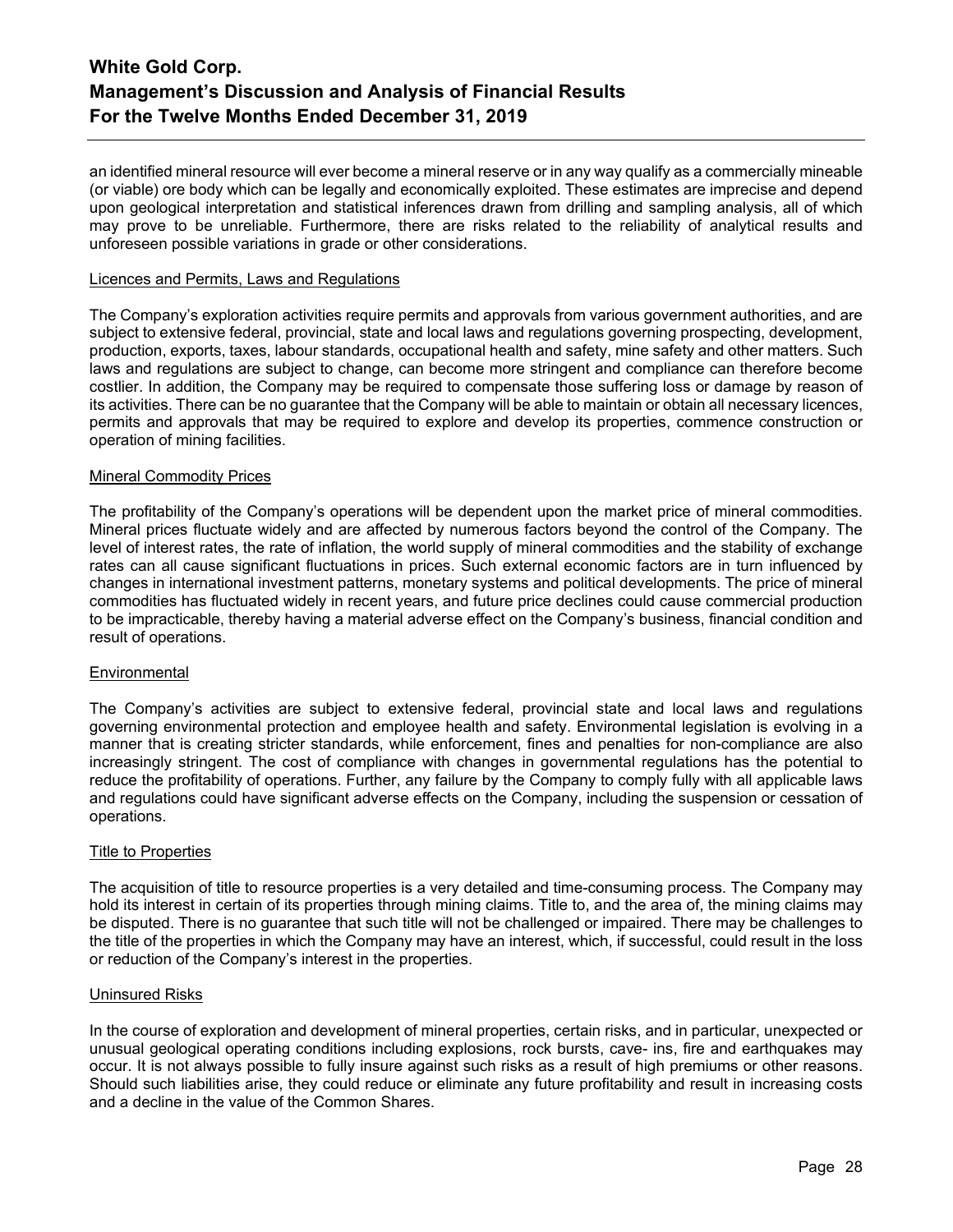### Management

The Company is dependent on a relatively small number of key personnel, the loss of any of whom could have an adverse effect on the Company.

#### **Competition**

The Company competes with many other mineral exploration and development companies that have substantially greater resources than the Company. Such competition may result in the Company being unable to acquire desired properties, recruit or retain qualified employees or acquire the capital necessary to fund its operations and develop its properties. The Company's inability to compete with other mining companies for these resources would have a material adverse effect on the Company's results of operation and business.

#### Dependence on Outside Parties

The Company has relied upon consultants, engineers and others and intends to rely on these parties for development, construction and operating expertise. Substantial expenditures are required to establish mineral resources and mineral reserves through drilling, to carry out environmental and social impact assessments, to develop metallurgical processes to extract metal and, in the case of new properties, to develop the exploration and plant infrastructure at any particular site. If such parties' work is deficient or negligent or is not completed in a timely manner, it could have a material adverse effect on the Company.

#### Qualified Personnel

Recruiting and retaining qualified personnel in the future is critical to the Company's success. As the Company develops its projects, the need for skilled labour will increase. The number of persons skilled in the exploration and development of mineral properties is limited and competition for this workforce is intense. The development of the Company's properties may be significantly delayed or otherwise adversely affected if the Company cannot recruit and retain qualified personnel as and when required.

#### Availability of Reasonably Priced Raw Materials

The Company will require a variety of raw materials in its business. To the extent these materials are unavailable or available only at significantly increased prices, the Company's financial performance could be adversely impacted.

#### Share Price Fluctuations

The market price of securities of many companies experience wide fluctuations in price that are not necessarily related to the operating performance, underlying asset values or prospects of such companies. There can be no assurance that fluctuations in the price of the Common Shares will not occur.

#### Conflicts of Interest

Certain of the Company's directors and officers serve or may agree to serve as directors or officers of other companies and, to the extent that such other companies may participate in ventures in which the Company may participate, the directors of the Company may have a conflict of interest in negotiating and concluding terms respecting such participation.

### **Outstanding Shares, Options and Warrants**

At April 28, 2020, the Company had the following outstanding securities:

Common Shares 124,789,519